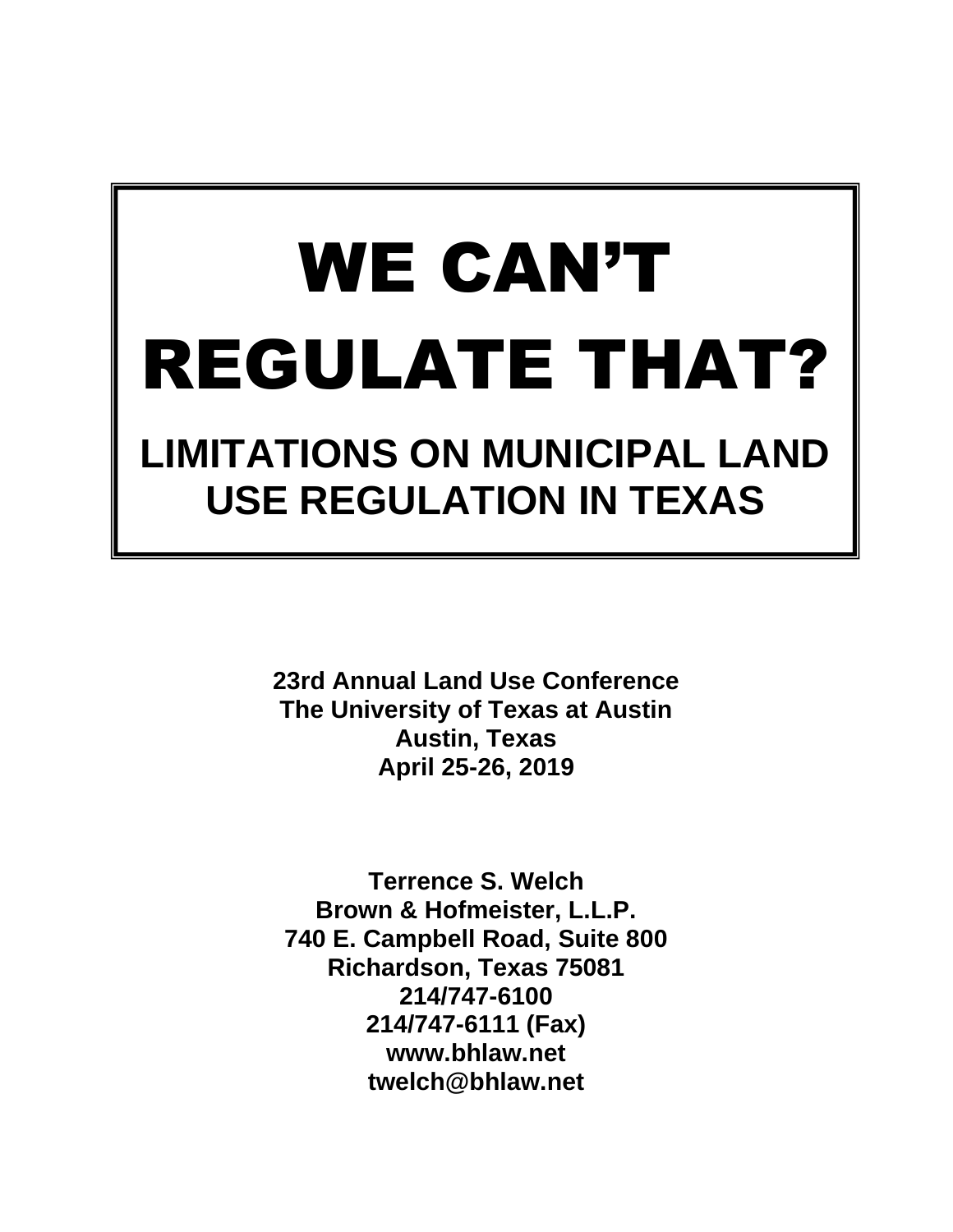#### **Terrence S. Welch**

In 1981, Terry began his legal career in the Dallas City Attorney's Office and he currently is one of the founding partners of Brown & Hofmeister, L.L.P. Since 1981, Terry has represented numerous growing communities in North Texas. He routinely represents and advises local governments on a variety of issues, including employment, land use, civil rights, police, election, natural gas drilling and other regulatory matters.

Terry received his Bachelor of Arts degree at the University of Illinois at Urbana-Champaign in 1976, his law degree in 1979 from the University of Houston College of Law and a Master of Public Affairs in 1981 at the Lyndon Baines Johnson School of Public Affairs at The University of Texas at Austin. Terry has authored and presented over 200 papers to various groups, including the American Bar Association, the Texas City Attorneys Association, International Municipal Lawyers Association, the Texas Municipal League, the American Planning Association, the North Central Texas Council of Governments, CLE International, the National Business Institute and The University of Texas at Austin Continuing Legal Education Program. Terry's most recent publication was a chapter on municipal regulation of natural gas drilling in *Beyond the Fracking Wars*, published by the American Bar Association in late 2013. He has had four law review articles published in *The Review of Litigation*, *Southern Illinois University Law Journal*, *Baylor Law Review* and *The Vermont Journal of Environmental Law*. Terry also had published articles on urban sprawl in Texas and local government regulation of Confederate monuments in the *Zoning and Planning Law Report*. He was the 2004-05 Chair of the State and Local Government Law Section of the American Bar Association and Immediate Past Section Chair of the State and Local Government Relations Section of the Federal Bar Association. He also serves as the Chair of the Board of Trustees of Dallas Academy, an exceptional school for children with learning differences, located in the White Rock Lake area of East Dallas. In May 2014, Terry was appointed an adjunct member of the City of Dallas Civil Service Board and subsequently was appointed to the Civil Service Board in August 2015.

In his free time, Terry enjoys long distance running, having competed in 85 halfmarathons as well as many other long-distance races. He completed his 49th marathon in Austin in February 2019. He has competed in the Chicago, New York, San Diego, White Rock/Dallas, Cowtown, Illinois, Marine Corps, Canadian International (Toronto), St. Louis, Austin and Berlin Marathons, all of which he ran very slowly!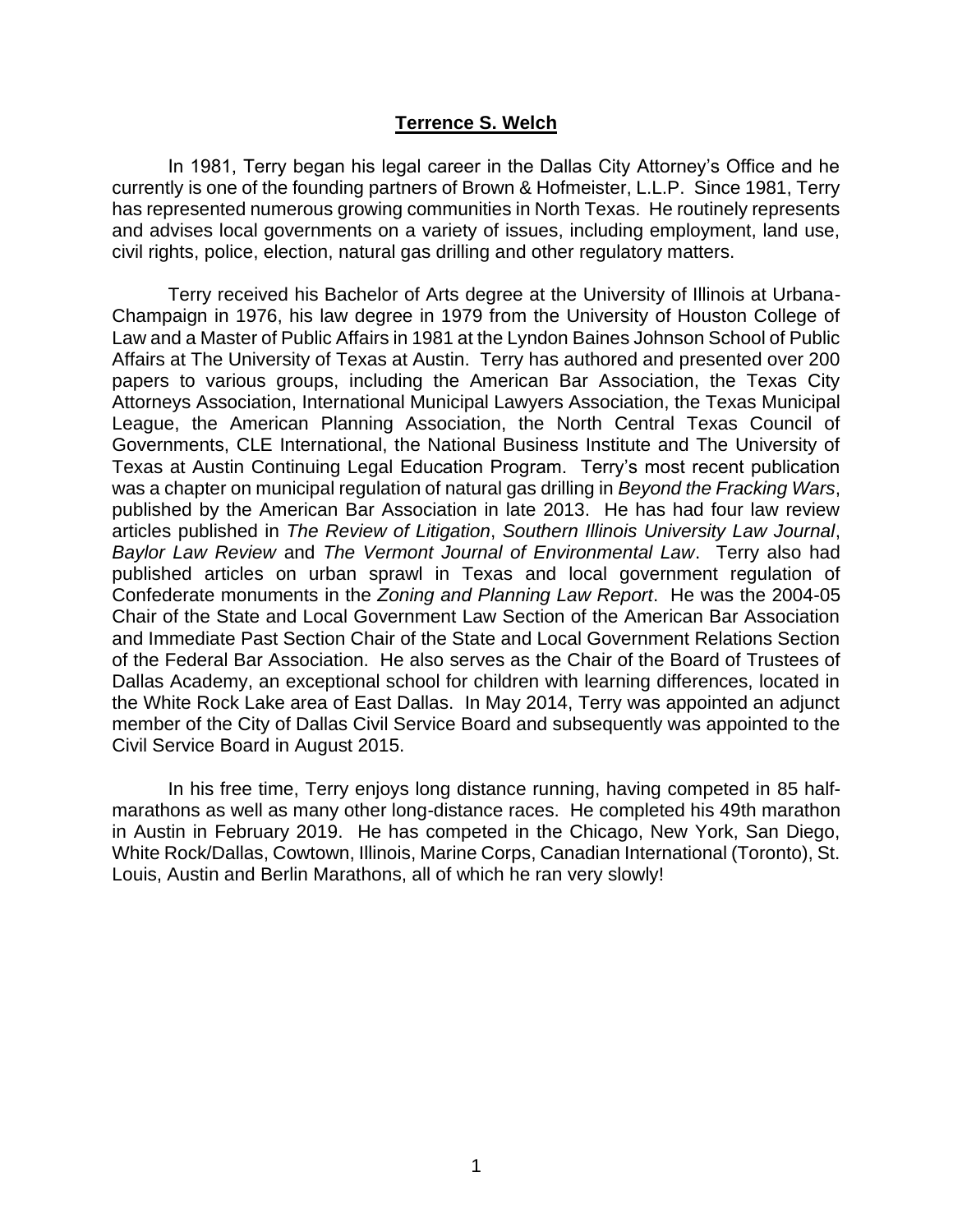#### **Introduction**

As attorneys who regularly confront land use issues, we often encounter certain areas where local governmental regulatory authority is either completely or significantly circumscribed by state or federal statutory authority. As a result, local governments are not free to undertake regulation without facing the potential that they may have just acted contrary to state or federal law. The purpose of this paper is to address those areas where local government regulation is limited, either *in toto* or in part, ranging from broad issues like religious land use regulation to allowing propane gas tanks to be sold out front at the local convenience store. In no particular order, I have attempted to provide a synopsis of these diverse land use issues.<sup>1</sup>

**II.**

#### **Religious Land Uses Under RLUIPA**

The Religious Land Use and Institutionalized Persons Act ("RLUIPA" or "the Act") was signed into law by President Bill Clinton on September 22, 2000. The statute, although short in length but broad in application, addresses what Congress determined to be two areas in which the actions of state and local governments impose substantial burdens on religious liberty—state and local land use regulations and institutionalized persons in the custody of states and localities. While a detailed review of RLUIPA would take pages and is beyond the scope of this paper, I will focus on practical issues for local governments related to religious land uses; however, a brief overview of the statute—and the reasons underlying its adoption—follows.

#### **A. The Federal Statute**

RLUIPA is codified in Title 42, Section 2000cc *et seq.*, of the United States Code. To secure the rights of individuals to pursue and practice their religious beliefs, RLUIPA provides religious institutions protection from discrimination by local governments in land use regulations and the processing of applications for the construction of buildings to be used for religious purposes. Section 2(a) of RLUIPA establishes as a general rule that "[n]o government shall impose or implement a land use regulation in a manner that imposes a substantial burden on the religious exercise of a person, including a religious assembly or institution, unless the government demonstrates that imposition of the burden on that person, assembly, or institution—

<sup>&</sup>lt;sup>1</sup> I have opted to forego any discussion of the First Amendment's impacts on land use regulations as beyond the scope of this paper. Consequently, there is no discussion of topics such as sexually oriented businesses, donation bins, or sign regulations after *Reed v. Town of Gilbert*, 135 S.Ct. 2218 (2015).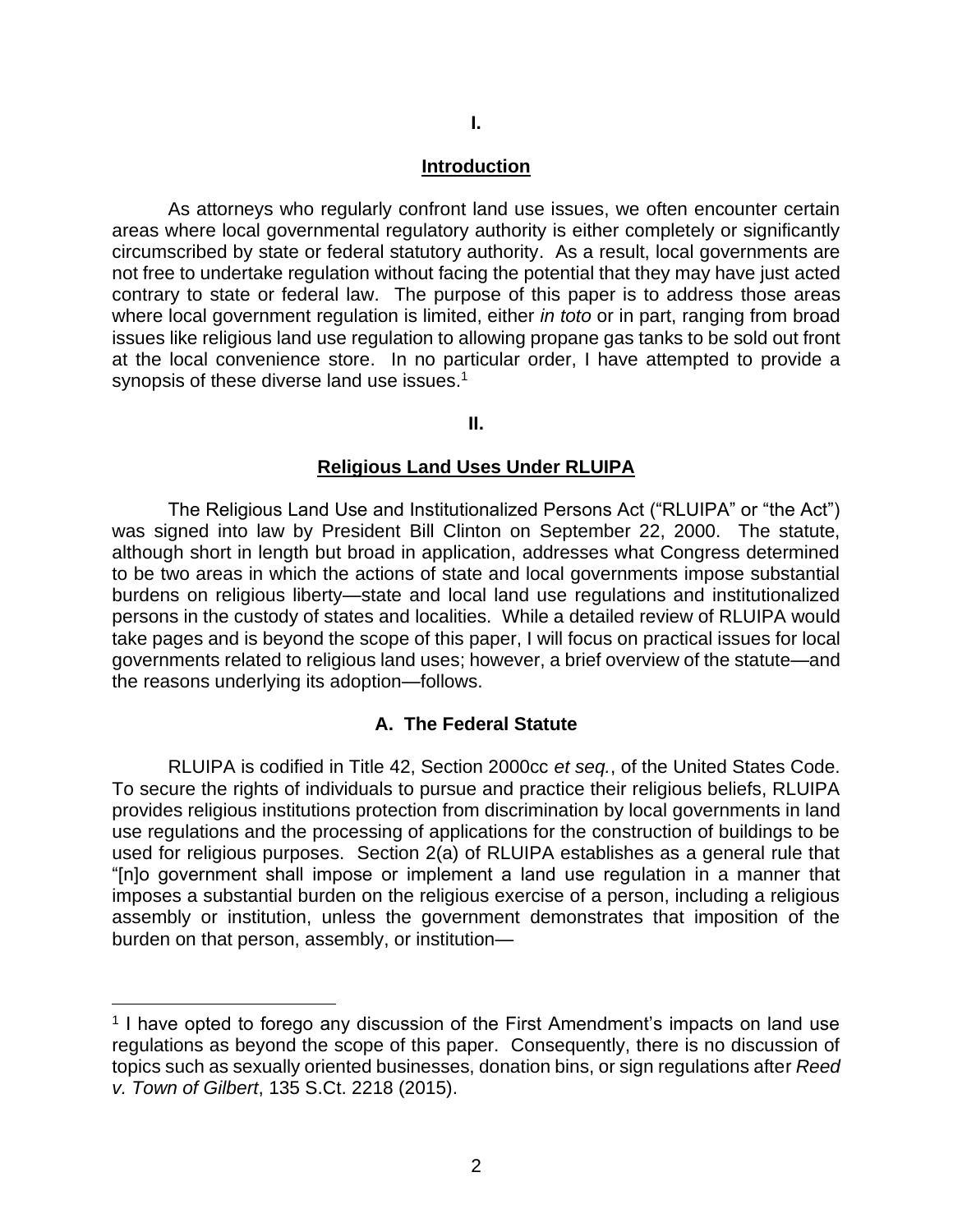- (A) is in furtherance of a compelling governmental interest; and
- (B) is the least restrictive means of furthering that compelling governmental interest."<sup>2</sup>

In Section 2(a)(2) of the Act, this general rule is limited in scope by the following language, which specifies that this general rule applies in any case in which:

- (A) the substantial burden is imposed in a program or activity that receives federal financial assistance, even if the burden results from a rule of general applicability;
- (B) the substantial burden affects, or removal of that substantial burden would affect, commerce with foreign nations, among the several States, or with Indian tribes, even if the burden results from a rule of general applicability; or
- (C) the substantial burden is imposed in the implementation of a land use regulation or system of land use regulations, under which a government makes, or has in place formal or informal procedures or practices that permit the government to make, individualized assessments of the proposed uses for the property involved.<sup>3</sup>

Section 2(b) of RLUIPA contains non-discrimination and non-exclusion provisions that protect religious assemblies or institutions. Section 2(b)(1) provides that no state or local government "shall impose or implement a land use regulation in a manner that treats a religious assembly or institution on less than equal terms with a nonreligious assembly or institution" and Section 2(b)(2) provides that these governmental entities shall not "impose or implement a land use regulation that discriminates against any assembly or institution on the basis of religion or religious denomination."<sup>4</sup> In addition, Section 2(b)(3) states that "[n]o government shall impose or implement a land use regulation that . . . totally excludes religious assemblies from a jurisdiction; or . . . unreasonably limits religious assemblies, institutions, or structures within a jurisdiction."<sup>5</sup>

RLUIPA authorizes private parties to challenge violations of these provisions, specifying that "[a] person may assert a violation of this Act as a claim or defense in a

4 *Id*., § 2000cc-2(b).

5 *Id*.

<sup>2</sup> 42 U.S.C.A. § 2000cc-2(a)(1).

<sup>3</sup> *Id*., § 2000cc-2(a)(2).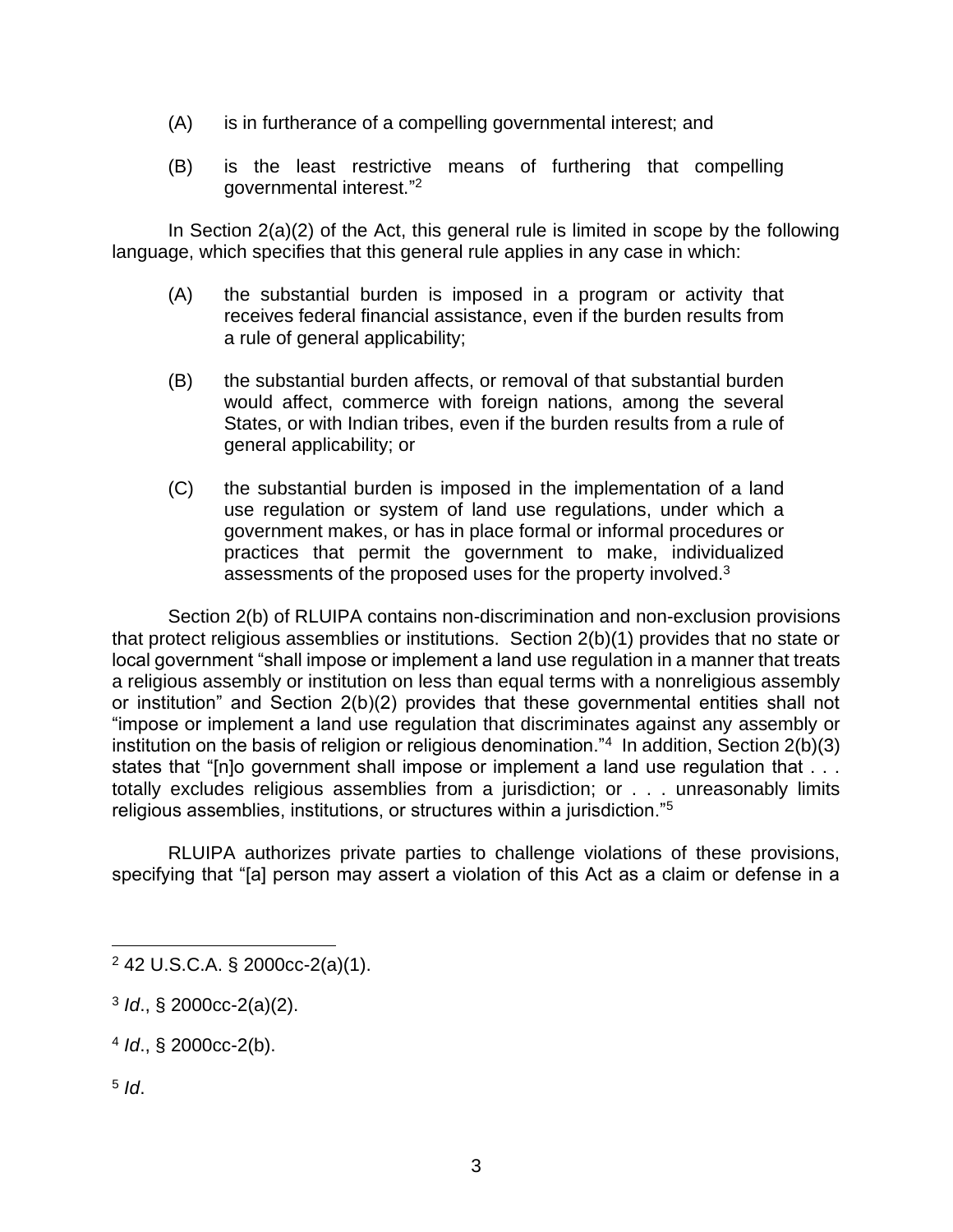judicial proceeding and obtain appropriate relief against a government."<sup>6</sup> In such suits, "[i]f a plaintiff produces prima facie evidence to support a claim alleging a violation of the Free Exercise Clause or a violation of section 2," then the "government shall bear the burden of persuasion on any element of the claim," except that the plaintiff shall bear the burden on whether the law, regulation, or practice at issue "substantially burdens the plaintiff's exercise of religion."7 Section 4(f) further provides that "the United States may bring an action for injunctive or declaratory relief to enforce compliance with this Act."<sup>8</sup>

The impetus for Congress' passage of Section 2 of RLUIPA was a record of "widespread" state and local discrimination against religious institutions by means of zoning regulations. Witnesses presented "massive evidence" of a pattern of religious discrimination, impinging upon a core aspect of religious exercise—the ability to assemble for worship.<sup>9</sup> Specifically, Congress found that land use regulations implemented through a system of individualized assessments placed "within the complete discretion of land use regulators whether [religious] individuals had the ability to assemble for worship."<sup>10</sup> Congress further determined that "[r]egulators typically have virtually unlimited discretion in granting or denying permits for land use and in other aspects of implementing zoning laws,"<sup>11</sup> and that the "standards in individualized land use decisions are often vague, discretionary, and subjective."<sup>12</sup> Such discretion, Congress found, results in widespread discriminatory application of land use regulations to religious assemblies.<sup>13</sup>

Congress also received testimony that religious assemblies receive less than equal treatment when compared to secular uses. Specifically, Congress found that

banquet halls, clubs, community centers, funeral parlors, fraternal organizations, health clubs, gyms, places of amusement, recreation centers, lodges, libraries, museums, municipal buildings, meeting halls, and theaters are often permitted as of right where churches require a special

- 8 *Id*., § 2000cc-4(f).
- <sup>9</sup> *See* Cong. Rec. S7774, S7775; H.R. Rep. 106-219, at 21, 24.
- <sup>10</sup> *See* H.R. Rep. 106-219, at 19.
- <sup>11</sup> *Id.* at 20.
- <sup>12</sup> *Id.* at 24.
- <sup>13</sup> *Id.* at 23.

<sup>6</sup> *Id*., § 2000cc-4(a).

<sup>7</sup> *Id*., § 2000cc-4(b).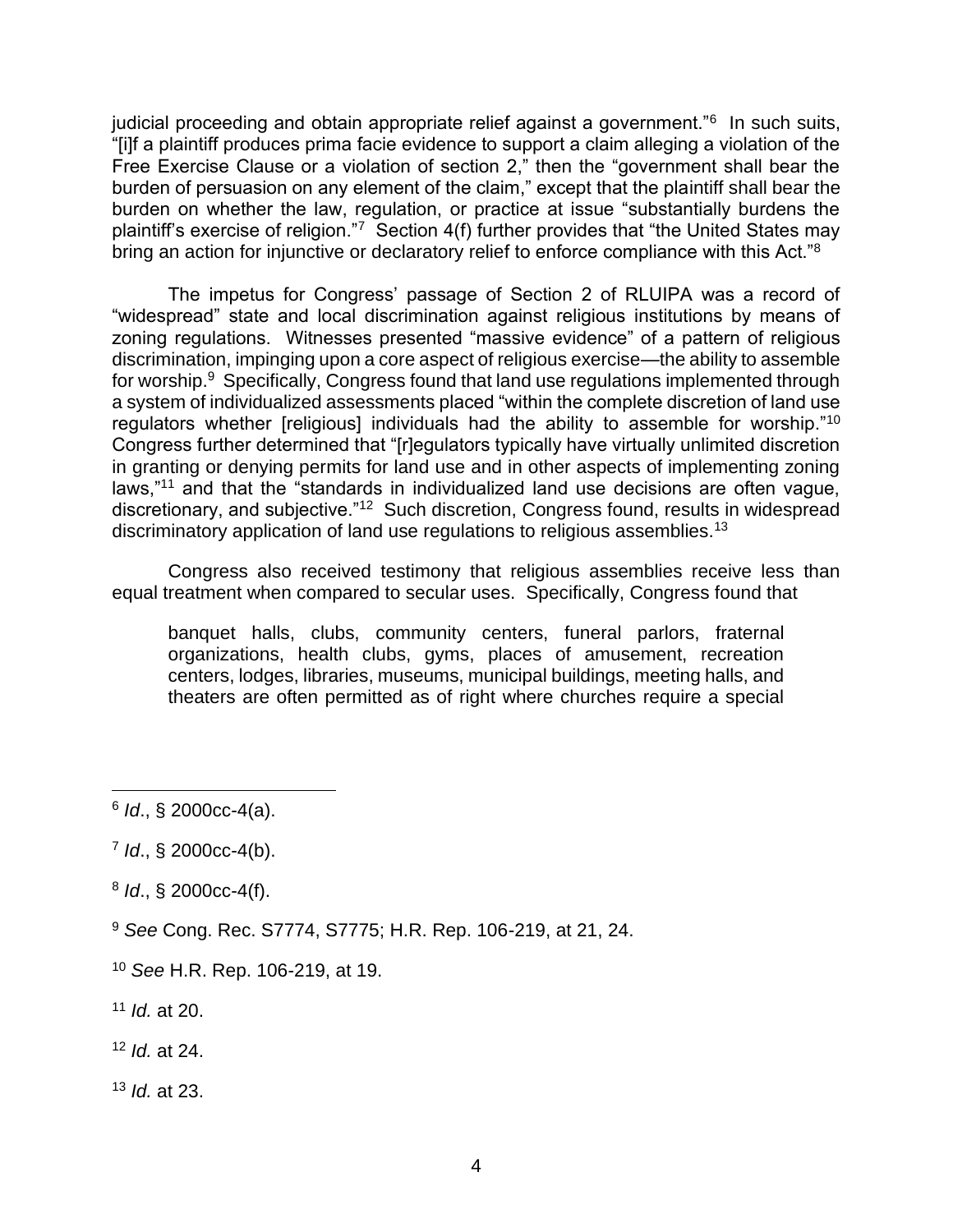use permit, or permitted on special use permit where churches are wholly excluded.<sup>14</sup>

Congress determined that these forms of discrimination are widespread.<sup>15</sup> Further, Congress found that individualized land use assessments readily lend themselves to discrimination against religious assemblies, yet make it difficult to prove such discrimination in any particular case.<sup>16</sup> In reaching this conclusion, Congress relied on statistical evidence from national surveys and studies of zoning codes, reported land use cases,<sup>17</sup> and the experiences of particular churches, all of which demonstrated unconstitutional government conduct.<sup>18</sup> Congress also relied on evidence and testimony regarding numerous specific examples of unconstitutional discrimination from across the country, examples that witnesses with broad expertise and experience testified were representative of unconstitutional discrimination that occurred generally.<sup>19</sup> Finally, Congress determined that it would be impossible to make separate findings about every jurisdiction, to target only those jurisdictions where discrimination had occurred or was likely to occur or, for constitutional reasons, to extend protection only to minority religions.<sup>20</sup>

As noted, RLUIPA creates a statutory test to determine whether a municipality may enforce its land use regulations against religious institutions. Essentially, the Act provides that no local government may impose a substantial burden upon a person's practice of religion unless such local government can show that the regulation at issue is in furtherance of a compelling governmental interest and that it has used the least restrictive means in achieving that interest. $21$ 

<sup>15</sup> 146 Cong. Rec. at S7775; H.R. Rep. 106-219, at 18-24.

 $16$  *Id.* 

<sup>17</sup> Congress took note that "[c]onflicts between religious organizations and land use regulators [over unconstitutional governmental actions] are much more common than reported cases would indicate." H.R. Rep. 106-219, at 24.

<sup>18</sup> *See* 146 Cong. Rec. S7775; H.R. Rep. 106-219, at 19-22.

 $19$  *Id.* 

<sup>20</sup> *See* 146 Cong. Rec. S7775. The foregoing analysis was presented in *Unitarian Universalist Church of Akron, et al. v. City of Fairlawn, et al.*, Case No. 5:00CV3021, Memorandum of Law of Intervenor United States of America in Support of the Constitutionality of the Religious Land Use and Institutionalized Persons Act 2000, United States District Court for the Northern District of Ohio, at 5-7.

 $21$  42 U.S.C.A. § 2000cc-2(a)(1).

<sup>14</sup> *Id.* at 19-20.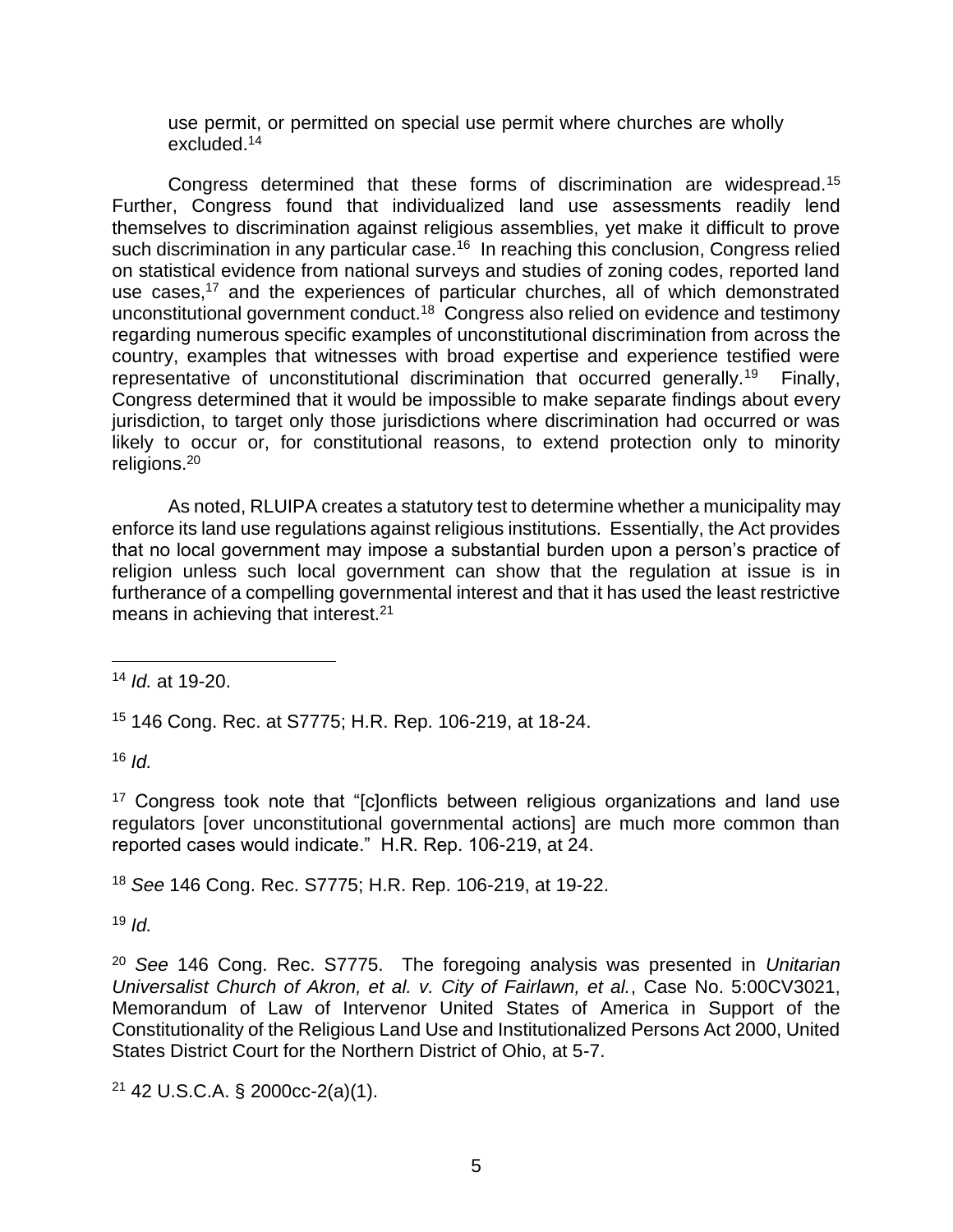# **B. What is "Religious Exercise"?**

The Act protects the "religious exercise of a person, including a religious assembly or institution."<sup>22</sup> As many religious institutions expand their uses to include, for example, midnight basketball leagues, day care centers, summer camps and homeless shelters, the question will be raised whether these uses qualify as "religious exercises." The Act defines religious exercise as "any exercise of religion whether or not compelled by, or central to, a system of religious belief."<sup>23</sup> The Act further provides that the "use, building, or conversion of real property for the purpose of religious exercise shall be considered to be religious exercise of the person or entity that uses or intends to use the property for that purpose."<sup>24</sup>

This definition clearly includes the construction, expansion or remodeling of a church or other place of worship as well as the use of a personal home or business property for worship, prayer meetings or other religious activities.<sup>25</sup> In addition, the scope of this broad definition can encompass other ancillary activities, such as church operation of a homeless shelter or soup kitchen. Nonetheless, RLUIPA also has language in its legislative history intended to limit the impact of this provision, making clear that "not every activity carried out by a religious entity or individual constitutes 'religious exercise.'" Religious institutions may use real property for purposes "comparable" to those of secular institutions, and these uses may provide revenue to support other sectarian activities of the institution. The record makes clear that RLUIPA is not intended to "automatically bring these activities or facilities within the bill's definition of 'religious exercise."<sup>26</sup> Thus, whether non-members use the facility, such as a day care center, and whether that use of property is open to anyone who pays a fee, are factors to consider when determining whether RLUIPA's provisions affect a local government's regulatory authority.

# **C. Practical Guidance for Municipal Regulation**

Without delving into a detailed analysis of RLUIPA jurisprudence, in short, courts have found that general land use regulations do not substantially burden religious exercise. The burden must be more than an inconvenience on the religious institution; rather, the burden must be so significant that it renders the religious exercise effectively impractical. Reported cases that finding no significant burden include requirements to locate large places of assembly outside of residential areas, prohibitions of

<sup>22</sup> *Id*., § 2000cc-2(a)(1).

<sup>23</sup> *Id*., § 2000cc-5(7)(A).

<sup>24</sup> *Id*., § 2000cc-5(7)(B).

<sup>25</sup> James L. Dam, *Churches Use New Federal Statute to Win Zoning Cases*, Lawyers Weekly USA, October 10, 2001.

<sup>26</sup> *Id*. at 109.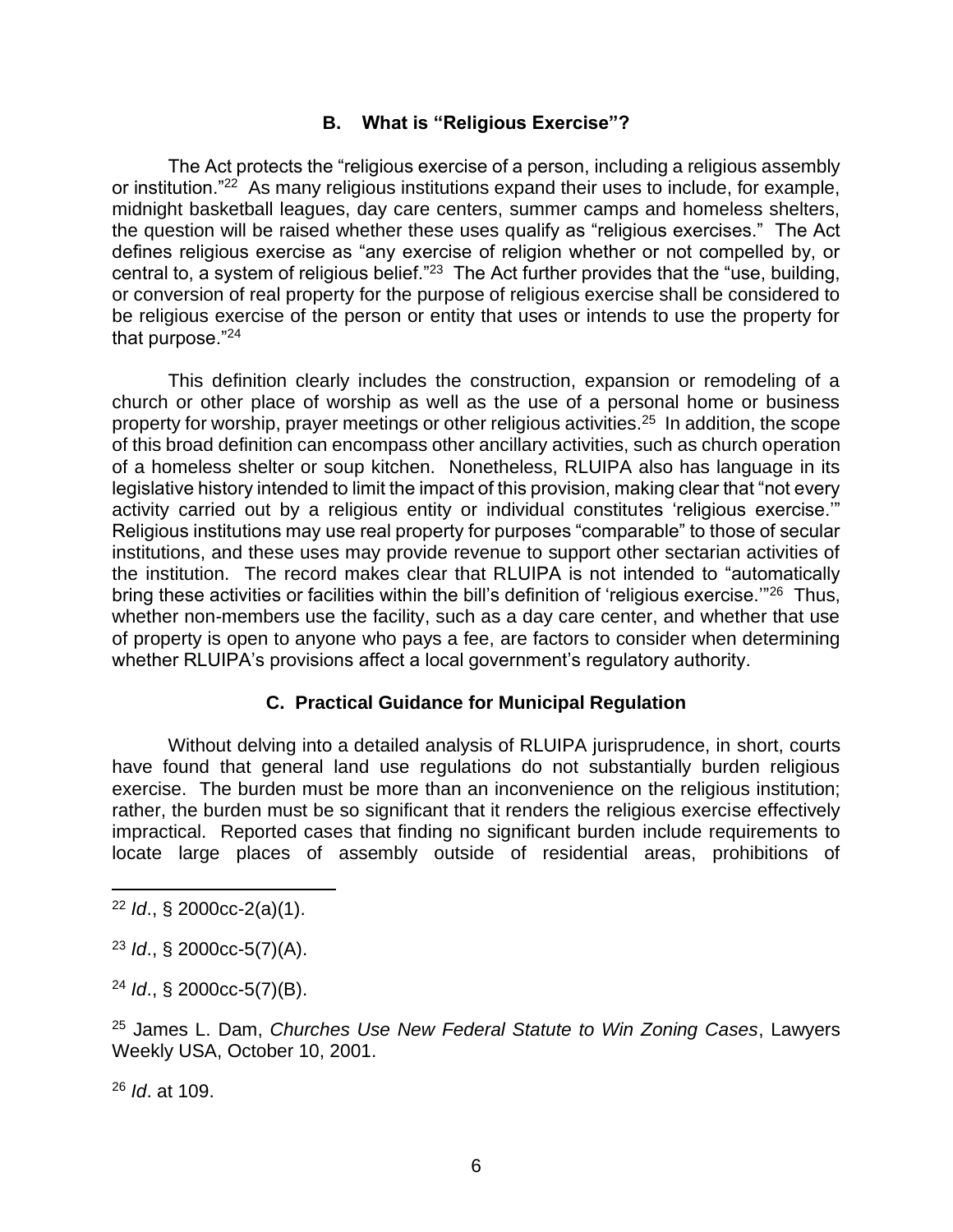noncommercial or institutional uses in industrial or redevelopment areas, limits on the size and heights of buildings and signage, provision of adequate parking and buffers, and maintenance of harmony with existing nearby uses and congruence within historical districts. Similarly, the cost and time required to apply for and go through the approval process (such as a rezoning or specific use permit review) have been held not to be a substantial burden.<sup>27</sup>

In general, courts have found that the following constitute a substantial burden on religious exercise:

- Nowhere to locate in the jurisdiction;
- Inability to use property for religious purposes;
- Imposing excessive and unjustified delay, uncertainty or expense; and
- Religious animus expressed by municipal officials.

Conversely, courts have found the following generally do not constitute a substantial burden on religious exercise:

- Timely denial that leaves other sites available;
- Denial that has a minimal impact on the religious assembly;
- Denial where there is no reasonable expectation of an approval; and
- $\bullet$  Personal preference, cost, or inconvenience.<sup>28</sup>

<sup>27</sup> *See World Outreach Conference Center v. City of Chicago*, 591 F.3d 531 (7th Cir. 2009) (upholding refusal to allow the demolition of a landmark building when sufficient vacant land for the center was available onsite); *Petra Presbyterian Church v. Village of Northbrook*, 489 F.3d 846 (7th Cir. 2007) (upholding prohibition of religious uses in industrial area); *Grace United Methodist Church v. City of Cheyenne*, 451 F.3d 642 (10th Cir. 2006) (upholding denial of variance for 100-child daycare center in a low density residential neighborhood); and *Trinity Assembly of God of Baltimore City, Inc. v. People's Counsel of Baltimore County*, 962 A.2d 404 (Md. 2008) (sign size limits apply to church), all cited in *Zoning Religious Land Uses* at [https://canons.sog.unc.edu/zoning-religous](https://canons.sog.unc.edu/zoning-religous-land-uses/)[land-uses/](https://canons.sog.unc.edu/zoning-religous-land-uses/) (hereinafter "*Zoning Religious Land Uses*").

<sup>28</sup> *See* Power Point Presentation, "Religious Land Use and Institutionalized Persons Act Claims, Strategies for Local Governments to Avoid and Defend RLUIPA Actions," Robinson & Cole (Feb. 22, 2017), Slide 1 (hereinafter "*RLUIPA Claims*") at [http://www.rc.com/upload/Strafford-2017-Revised-2-21-17-Religious-Land-Use-and-](http://www.rc.com/upload/Strafford-2017-Revised-2-21-17-Religious-Land-Use-and-Institutionalize.pdf)[Institutionalize.pdf.](http://www.rc.com/upload/Strafford-2017-Revised-2-21-17-Religious-Land-Use-and-Institutionalize.pdf) *See also Westchester Day School v. Village of Mamaroneck*, 504 F.3d 338 (2d Cir. 2007) (denial of expansion plans at religious day school unsupported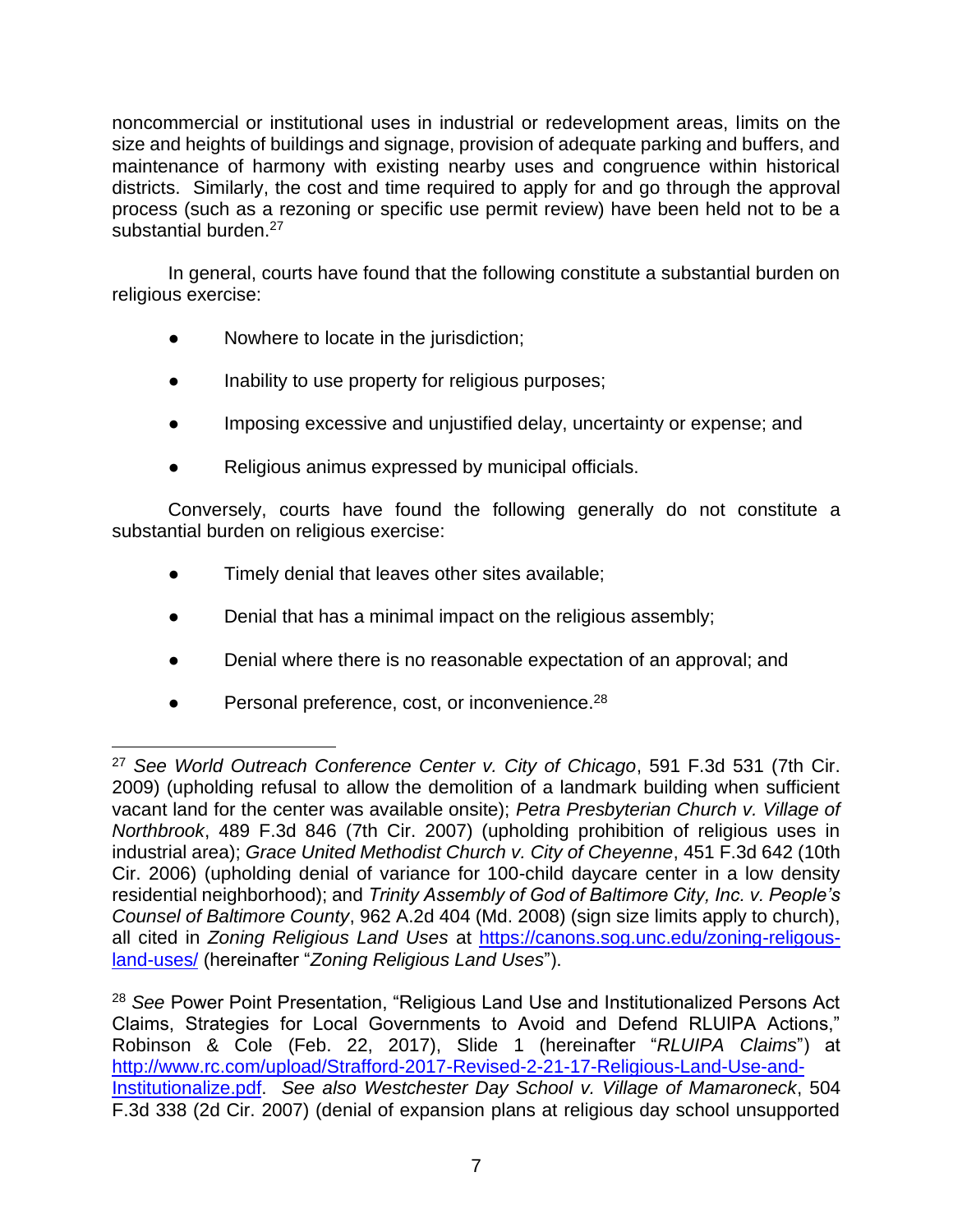Texas local governments should consider the following when applying land use regulations to religious land uses:

- Use objective standards that apply equally to both secular and religious uses. If regulations differentiate between secular and religious uses, there must be a strong policy justification for excluding religious uses, such as creating a vibrant commercial core or preserving land for industrial use. It will be difficult to provide such justification if comparable uses, such as private clubs and fraternal organizations, are allowed, but religious uses are prohibited. Otherwise, the same density standards, bulk, area and dimensional requirements, off-street parking requirements, buffer requirements and similar regulations should apply to all religious and comparable institutional uses.
- Approval requirements for religious uses should not be more onerous than the approval requirements for secular uses. If so, the land use requirement may be subject to an RLUIPA challenge.
- Local governments should not assume that the usual presumption of validity for land use regulations will be applied. All decisions should be soundly supported by testimony and evidence, including recommendations from professional staff and the planning and zoning commission. Be wary of disregarding those recommendations.
- There should be reasonable alternatives available for religious expression. There should be documentation of the availability of alternative sites.
- Local governments should refrain from utilizing specific or conditional use permits for religious uses. With the SUP or CUP requirement, there exists the perceived authority to otherwise deny the religious use. The denial may lead to litigation.<sup>29</sup>

by facts); *Guru Nanak Sikh Society of Yuba City v. County of Sutter*, 456 F.3d 978 (9th Cir. 2006) (multiple denials at multiple sites); *Sts. Constantine and Helen Greek Orthodox Church, Inc. v. City of New Berlin*, 396 F.3d 895 (7th Cir. 2005) (unjustified multiple denials of rezoning proposals), all cited in *Zoning Religious Land Uses, supra* note 27*.*

 $29$  One of the most recent federal cases involving a municipality's use of a conditional use permit is *The Church of Our Lord and Savior Jesus Christ v. City of Markham, Illinois*, No. 18-1432, decided on January 17, 2019, by the United States Court of Appeals for the Seventh Circuit. The city has been involved in years of litigation over whether a religious use is a permitted use or conditional use, with the Seventh Circuit remanding the case to the trial court, writing that "the church has sustained a concrete injury resulting from the city's interpretation of which zoning uses are permitted. . . ." Slip Op. at 20.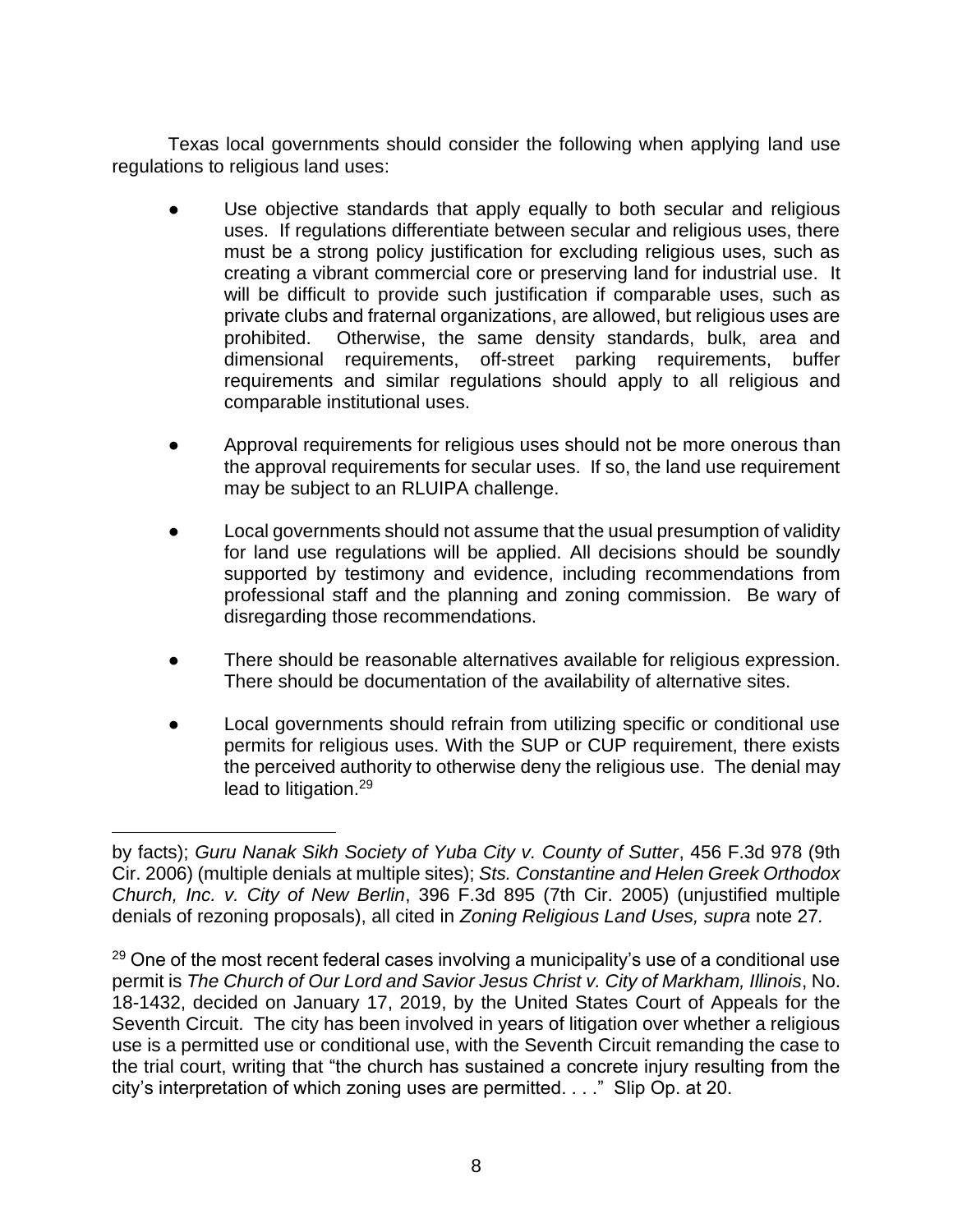At public hearings during the zoning process, the mayor, councilmembers and planning and zoning commissioners should inform the public that the focus of the public hearing is to evaluate the proposed land use and its impacts, and at no time are expressions of religious favoritism or religious intolerance permissible.<sup>30</sup>

#### **III.**

# **Cell Towers**

The next federal statute which limits local government regulation involves the approval and siting of cell towers. While this authority prior to 1996 was viewed through the lens of standard zoning principles, in 1996 local approval and siting prerogatives were curtailed by the adoption by Congress of the Telecommunications Act of 1996. Local government regulation of approval and siting of cell towers has not been the same since.

# **A. The Federal Statute**

After the adoption of the Telecommunications Act of 1996, $31$  there was ambiguity regarding the extent to which local governments could regulate cellular towers; however, since that time, many courts have sided with local governments when those governments considered sites for cellular towers and addressed aesthetic and safety concerns regarding cellular towers. Nevertheless, under the Telecommunications Act of 1996, while preserving local authority over the siting and construction of wireless communications facilities, there are five limitations on local authorities when dealing with cell towers and telecommunications carriers. A local government:

- (1) shall not prohibit or have the effect of prohibiting the provision of service<sup>32</sup>;
- (2) may not unreasonably discriminate between providers of functionally equivalent services<sup>33</sup>;
- (3) must act within a reasonable time after a request is filed  $34$ ;

<sup>31</sup> 47 U.S.C. § 151 *et seq.*

<sup>32</sup> *Id*., § 332(c)(7)(B)(i)(II).

<sup>33</sup> *Id*., § 332(c)(7)(B)(i)(I).

<sup>34</sup> *Id*., § 332(c)(7)(B)(ii).

<sup>30</sup> *See generally Zoning Religious Land Uses*, *supra* note 27, and *RLUIPA Claims*, *supra* note 28.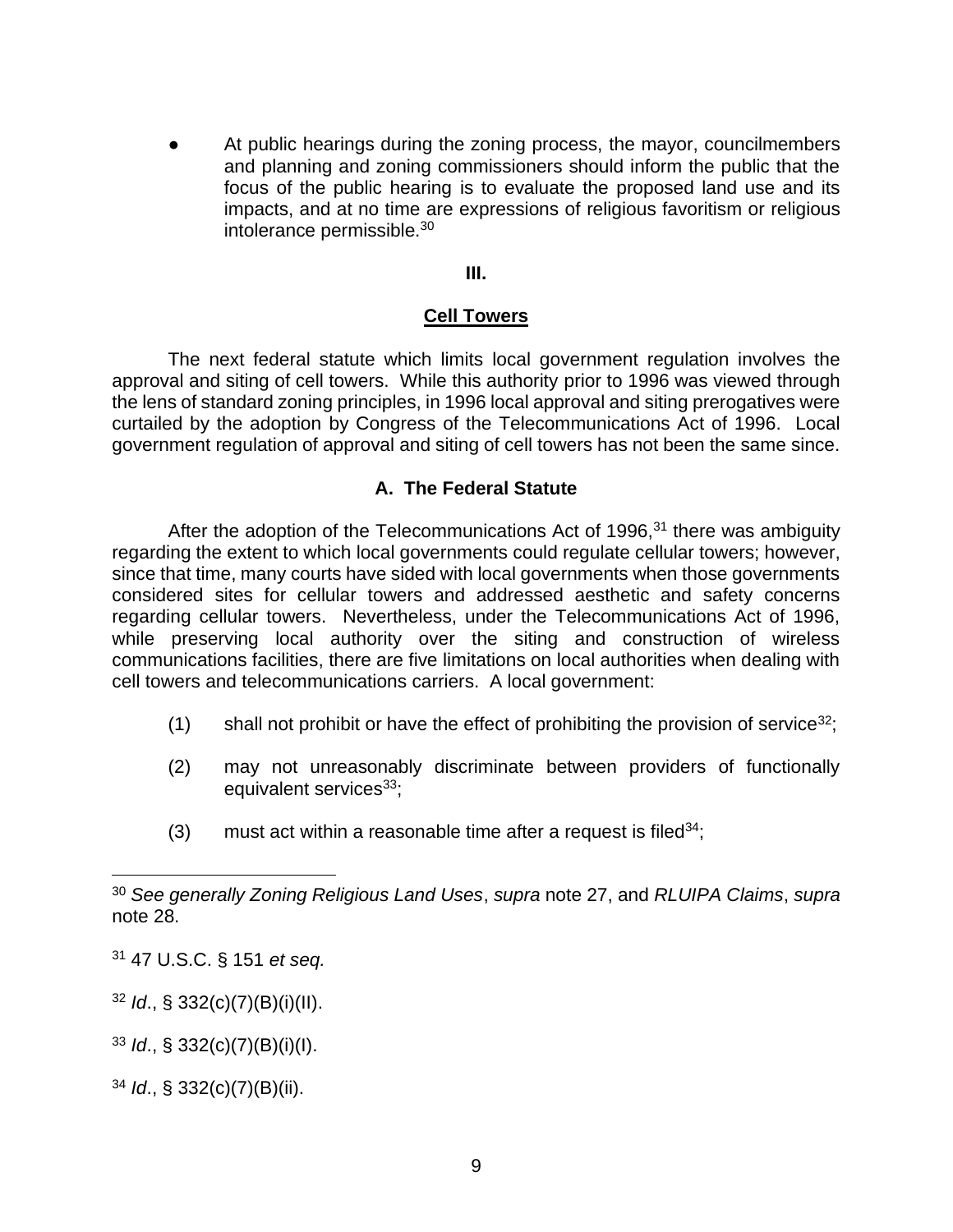- (4) must issue a written opinion explaining its decision to deny a request, which decision must be supported by substantial evidence<sup>35</sup>; and
- $(5)$  that denies a request is subject to judicial review of that decision.<sup>36</sup>

It also should be noted that a determination whether to allow the placement of a telecommunications tower in a location may not be based on the alleged environmental effects of radio frequency emissions.<sup>37</sup> Additionally, although it is difficult to imagine this would occur in today's society, federal law specifically precludes local governments from adopting ordinances that prohibit or have the effect of prohibiting the provision of telecommunication services, including wireless services, and the Federal Communications Commission may preempt the enforcement of any local ordinance that does so. $^{38}$ 

# **B. Substantial Evidence Required to Deny a Cell Tower Application**

For purposes of the Telecommunications Act of 1996, "substantial evidence" "means such relevant evidence as a reasonable mind might accept as adequate to support a conclusion."<sup>39</sup> Further, this standard of review does not allow a court to substitute its judgment for that of the local government; instead, the court merely looks to see if there is a scintilla (an iota or trace) of evidence which would allow a reasonable mind to uphold the local government's action.<sup>40</sup>

Generalized concerns about cell towers, such as their impact on aesthetics or property values, do not constitute substantial evidence.<sup>41</sup> Courts have generally concluded that while generalized aesthetic concerns are not substantial evidence to

<sup>35</sup> *Id*., § 332(c)(7)(B)(iii).

<sup>36</sup> *Id*., § 332(c)(7)(B)(v).

<sup>37</sup> *See id*., § 332(c)(7)(B)(iv) ("[n]o State or local government . . . may regulate the placement, construction, and modification of personal wireless service facilities on the basis of the environmental effects of radio frequency emissions to the extent that such facilities comply with the Commission's regulations concerning such emissions").

<sup>38</sup> *See id*., § 253.

<sup>39</sup> *New Par v. City of Saginaw*, 301 F.3d 390, 396 (6th Cir. 2002); *U.S. Cellular Corp. v. City of Wichita Falls, Texas*, 364 F.3d 250, 255 (5th Cir. 2004).

<sup>40</sup> *U.S. Cellular Corp.*, 364 F.3d at 255-56.

<sup>41</sup> *Id*. at 256.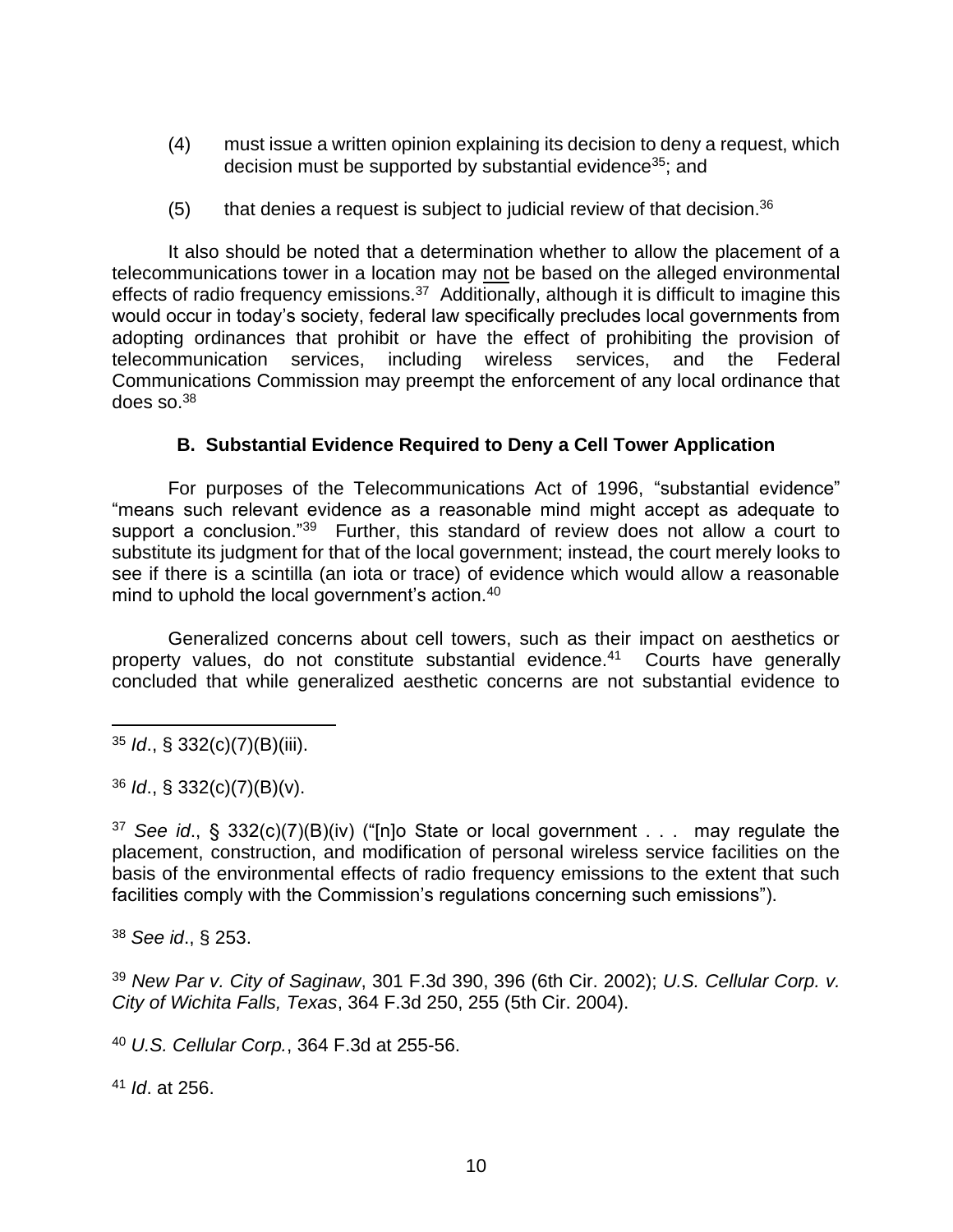support a denial, specific and particular aesthetic objections do constitute substantial evidence. Thus, in *Michael Linet, Inc. v. Village of Wellington*, <sup>42</sup> the court found that, while relying on mere blanket aesthetic objections would "eviscerate the substantial evidence requirement and unnecessarily retard mobile phone service development," the residents' aesthetic objections to a 120-foot tower coupled with testimony from the residents and a realtor of the tower's negative impact on property values constituted substantial evidence. The proponent's expert testimony to the contrary was properly rejected because it "was provided by a telecommunications executive who placed a tower in a different part of the community and a realtor who based his knowledge on condominium sales in a different county."<sup>43</sup> Similarly, in *Minnesota Towers, Inc. v. City of Duluth*, <sup>44</sup> the court found that the city's denial of an application for a 195-foot tower was supported by substantial evidence, for two reasons. First, a petition signed by 72 area citizens and the opinion of an area realtor constituted substantial evidence that the tower would have a negative impact on property values.<sup>45</sup> Second, the petition, as well as photographic evidence, provided substantial evidence of the tower's "unsightly visual impact" sufficient to support the city's finding that the tower was aesthetically objectionable.<sup>46</sup>

In *Omnipoint Communications, Inc. v. City of White Plains*, <sup>47</sup> the Second Circuit assessed whether the city based its "denial of Omnipoint's application for a permit to erect a 150-foot cellular communications tower (disguised as a large tree) on a local golf course" was supported by substantial evidence. $48$  The appellate court, reversing the decision of the district court, held that the aesthetic impact of the tower was a permissible ground for denial. In doing so, the court found that the city was free to disregard Omnipoint's expert's visual impact study: the study was conducted without notice to the city or community, no observations were made from residences, and it failed to consider what the tower would look like in the city when the trees were bare. Moreover, the city was not obligated to counter Omnipoint's expert with a properly credentialed expert—it could rely on the "aesthetic objections raised by neighbors who know the local terrain and the sightlines of their own homes."<sup>49</sup> 

<sup>43</sup> *Id.* at 761-62.

<sup>44</sup> 2005 WL 1593044 (D. Minn. July 1, 2005).

<sup>45</sup> *Id.* at \*6-\*7.

<sup>46</sup> *Id.* at \*8.

<sup>42</sup> 408 F.3d 757 (11th Cir. 2005).

<sup>47</sup> 430 F.3d 529 (2d Cir. 2005).

<sup>48</sup> *Id.* at 530.

<sup>49</sup> *Id.* at 533-34.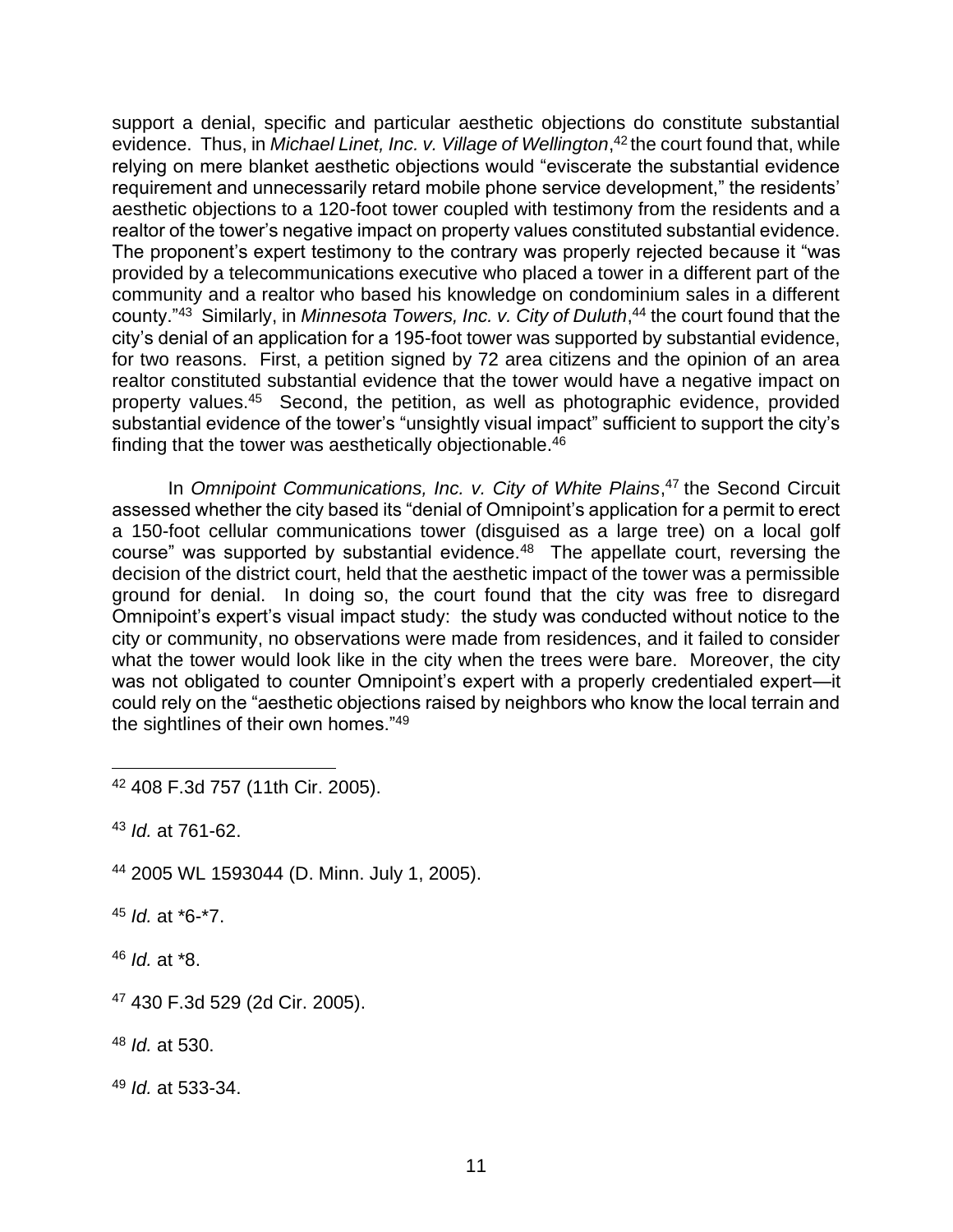A failure to conform to setback requirements also constitutes substantial evidence in support of a determination that a tower does not comply with a city's zoning requirement.<sup>50</sup> Courts also have found that if a local government board properly applies its own zoning laws, it has substantial evidence for its denial. In *MetroPCS, Inc. v. City*  and County of San Francisco,<sup>51</sup> the Ninth Circuit succinctly held that "this Court may not overturn the Board's decision on 'substantial evidence' grounds if that decision is authorized by applicable local regulations and supported by a reasonable amount of evidence (*i.e.*, more than a 'scintilla' but not necessarily a preponderance."<sup>52</sup> In this case, the court found that the city properly relied on the planning code provision directing it to consider whether the proposed use is necessary or desirable, and that the evidence that the area was served by five other carriers was substantial evidence to support the city's conclusion that the facility was not necessary.<sup>53</sup>

So what factors would constitute "substantial evidence" such that an application for a cell tower could be denied? In brief, generalized concerns about property values and aesthetics alone will not be sufficient.<sup>54</sup> Thus, there must be more than "they're ugly" and "I think they will reduce my property values." Instead, the following has been held sufficient to meet the substantial evidence standard:

- Opinions of real estate professionals detailing how real estate prices may be impacted by the location of the cell towers $55$ ;
- Opinions of the affected residents how the cell towers will impact them and property values<sup>56</sup>;
- The petition of the residents opposed to the cell towers should be introduced in support of the opposition $57$ ;

<sup>50</sup> *See U.S. Cellular Corp.*, 364 F.3d at 256-57.

<sup>51</sup> 400 F.3d 715 (9th Cir. 2005).

<sup>52</sup> *Id*. at 725.

<sup>53</sup> *Id.* at 725-726.

<sup>54</sup> *See*, *e.g.*, *Alta Towers v. City of New Braunfels*, 2017 WL 2703585 at \*4 (W.D. Tex. 2017).

<sup>55</sup> *Minnesota Towers* at \*7.

<sup>56</sup> *Id*.

<sup>57</sup> *Id.*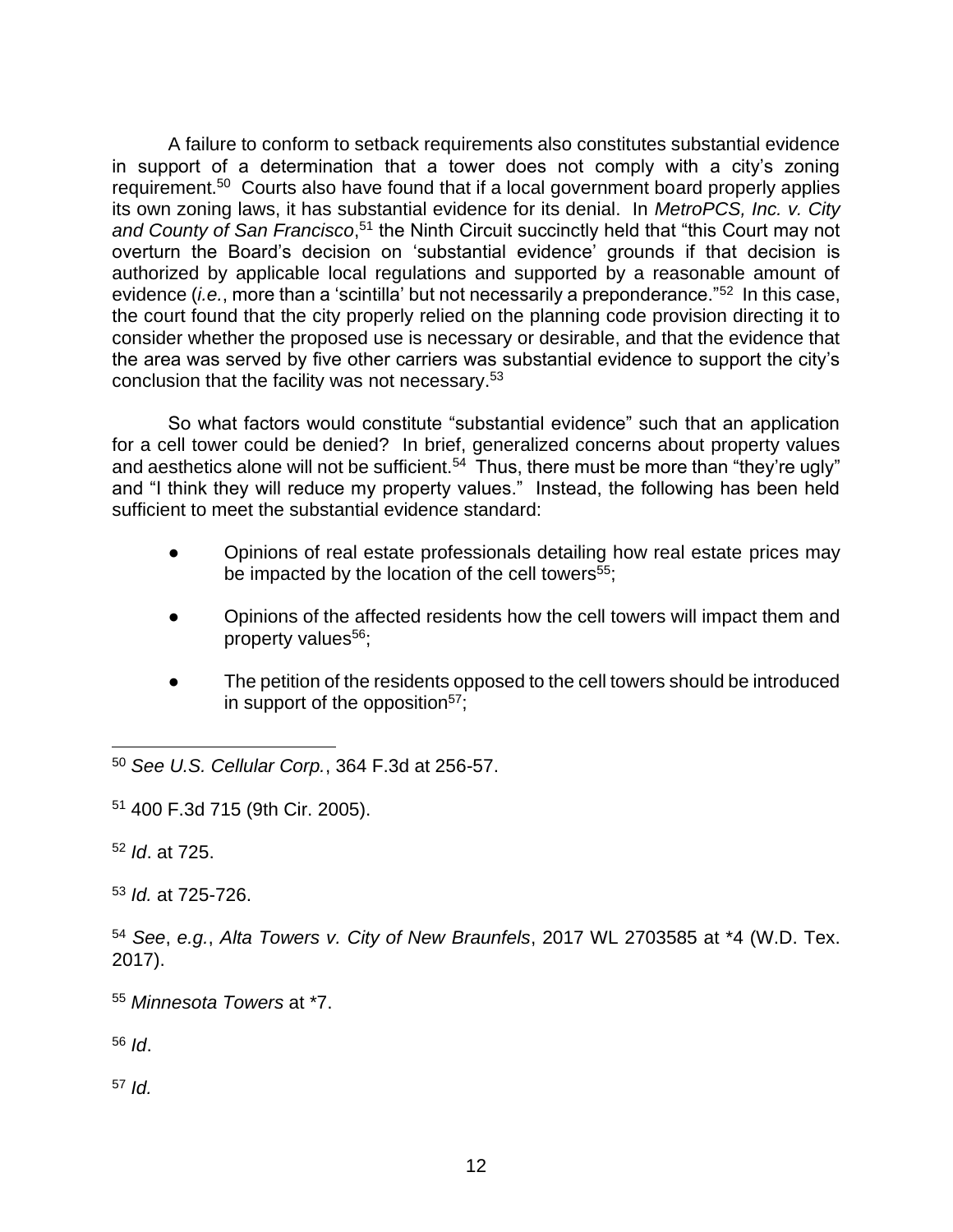- Sufficient photographic evidence of the unattractiveness of the proposed towers and the towers' visual height impact (where, in this case, the cell tower stood well above the tree line in a wooded residential neighborhood)<sup>58</sup>;
- Again, "a blanket aesthetic objection does not constitute substantial evidence," but "[a]esthetic objections coupled with evidence of an adverse impact on property values or safety concerns can constitute substantial evidence"<sup>59</sup> and safety impacts on a neighboring school<sup>60</sup> constituted substantial evidence<sup>61</sup>; and
- It also is relevant whether a company can reasonably place a cell site in an alternative location and eliminate the residents' concerns. 62

# **C. Cell Tower Siting Denials Must Be Written**

Besides addressing what issues constitute "substantial evidence" that would permit a local government to deny the construction of a cell tower, local governments also must be cognizant of the timing in doing so as well as provide reasons in writing supporting the denial. In 2015, the United States Supreme Court in *T-Mobile South v.*  City of Roswell, Georgia,<sup>63</sup> addressed these issues, holding that (1) local governments must "provide reasons when they deny applications" to build cell phone towers, 64 but "these reasons need not be elaborate or even sophisticated, but rather . . . simply clear

 $61$  *Id.* 

<sup>62</sup> *Id*. at 762.

<sup>64</sup> *Id*. at 814.

<sup>58</sup> *Id*. at \*8.

<sup>59</sup> *Michael Linet*, 408 F.3d at 761-62.

<sup>&</sup>lt;sup>60</sup> While the cases generally refer to safety concerns being a valid consideration in denying a permit for cell tower siting, like the "property values" argument, a generalized concern about safety without further clarification of that safety concern probably would not constitute sufficient or substantial evidence. For example, if a residence is located within the "fall zone" surrounding a cell tower, that I believe would constitute a valid safety concern. Unfortunately, in *Michael Linet* the specifics of that safety concern were not discussed in the opinion.

<sup>63</sup> 135 S.Ct. 808 (2015).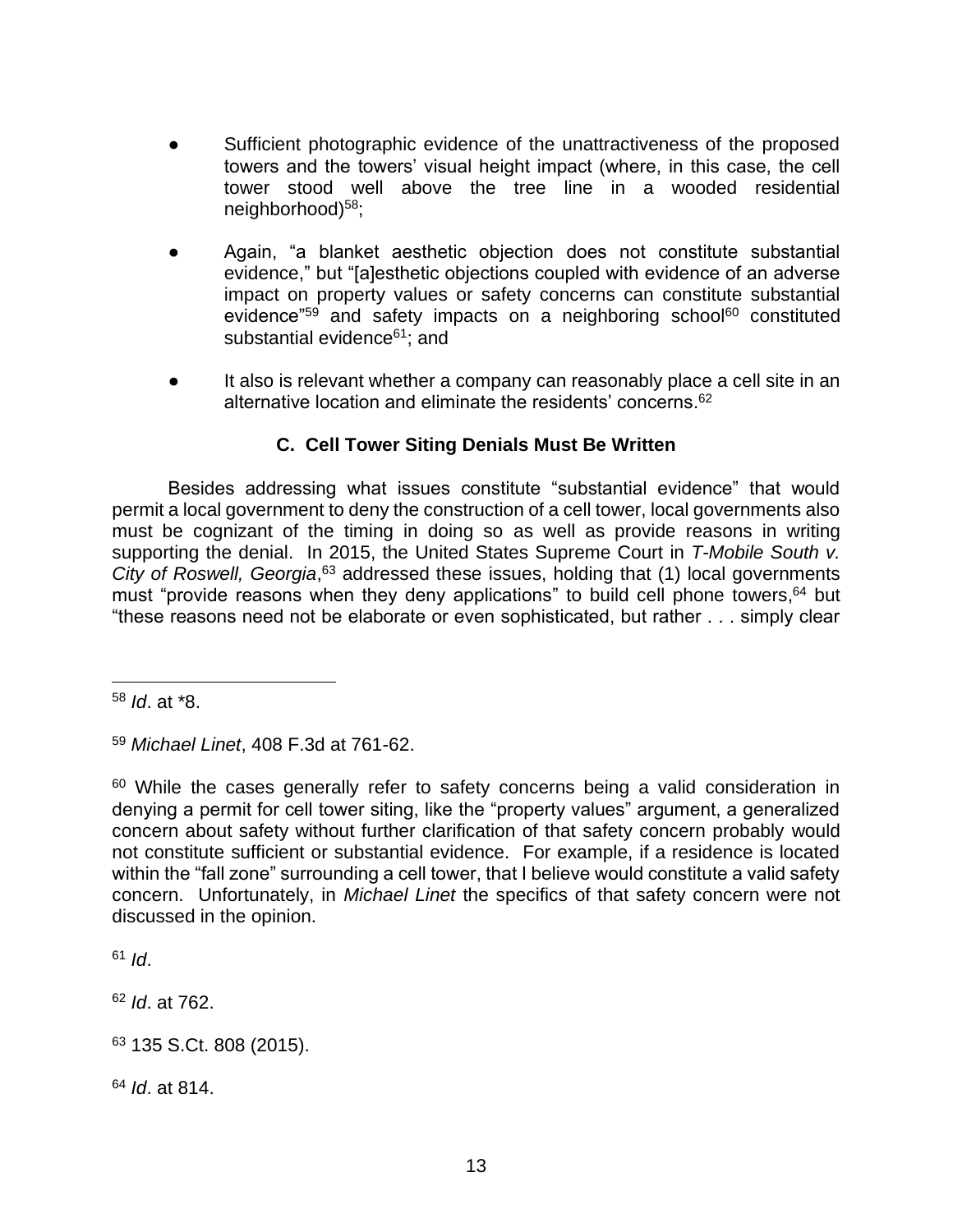enough to enable judicial review<sup>"65</sup>; (2) while the reasons supporting such a denial must be in writing, but nothing in the text of the Telecommunications Act of 1996 "imposes any requirement that the reasons must be given in any particular form"<sup>66</sup>; and (3) a local government "must provide or make available its written reasons [denying a cell tower application] at essentially the same time as it communicates its denial."<sup>67</sup>

# **D. Cell Tower Applications Must Be Acted Upon "Within a Reasonable Period of Time"**

The Supreme Court wrote in *T-Mobile South* that any application for a cell tower also must be acted upon "within a reasonable period of time,"<sup>68</sup> noting with approval that "the Federal Communications Commission has generally interpreted this provision to allow localities 90 days to act on applications to place new antennas on existing towers and 150 days to act on other siting applications.<sup>"69</sup> Consequently, there are two timing components that must be taken into account by a local government: (1) act promptly upon an application for a cell tower; and (2) if denying the application, the written decision denying the application should be "essentially contemporaneous" with the city council meeting at which the action was taken.

Local governments should be aware of a recent FCC order that impact local regulation of small cell towers, recently determining that zoning and land use restrictions, and fees, among others, may prove to be an effective prohibition of telecommunication services. According to the FCC, local regulations such as undergrounding, aesthetic

<sup>67</sup> *Id*. at 816.

<sup>68</sup> *Id*., citing 47 U.S.C. § 332(c)(7)(B)(ii).

<sup>65</sup> *Id*. at 815.

<sup>&</sup>lt;sup>66</sup> *Id.* at 816. "Although the statute does not require a locality to provide its written reasons in any particular format, and although a locality may rely on detailed meeting minutes as it did here, we agree with the Solicitor General that 'the local government may be better served by including a separate statement containing its reasons.'" *Id*.

<sup>69</sup> *Id*. at 817. Also, FCC regulations require local governments to approve some collocations at previously approved sites. This includes both wireless towers and base stations, as defined in 47 U.S.C. § 1455, with limitations on the physical dimensions of such towers and base stations. The FCC implementing regulations may be found at 47 C.F.R. § 1.40001. Local government attorneys should note that FCC "shot clock" regulations (that is, the amount of time a local government is authorized to review an application) do not apply when a local government is acting in a proprietary capacity when a city is leasing its property for a cell tower and a collocation request on that property is made, for example.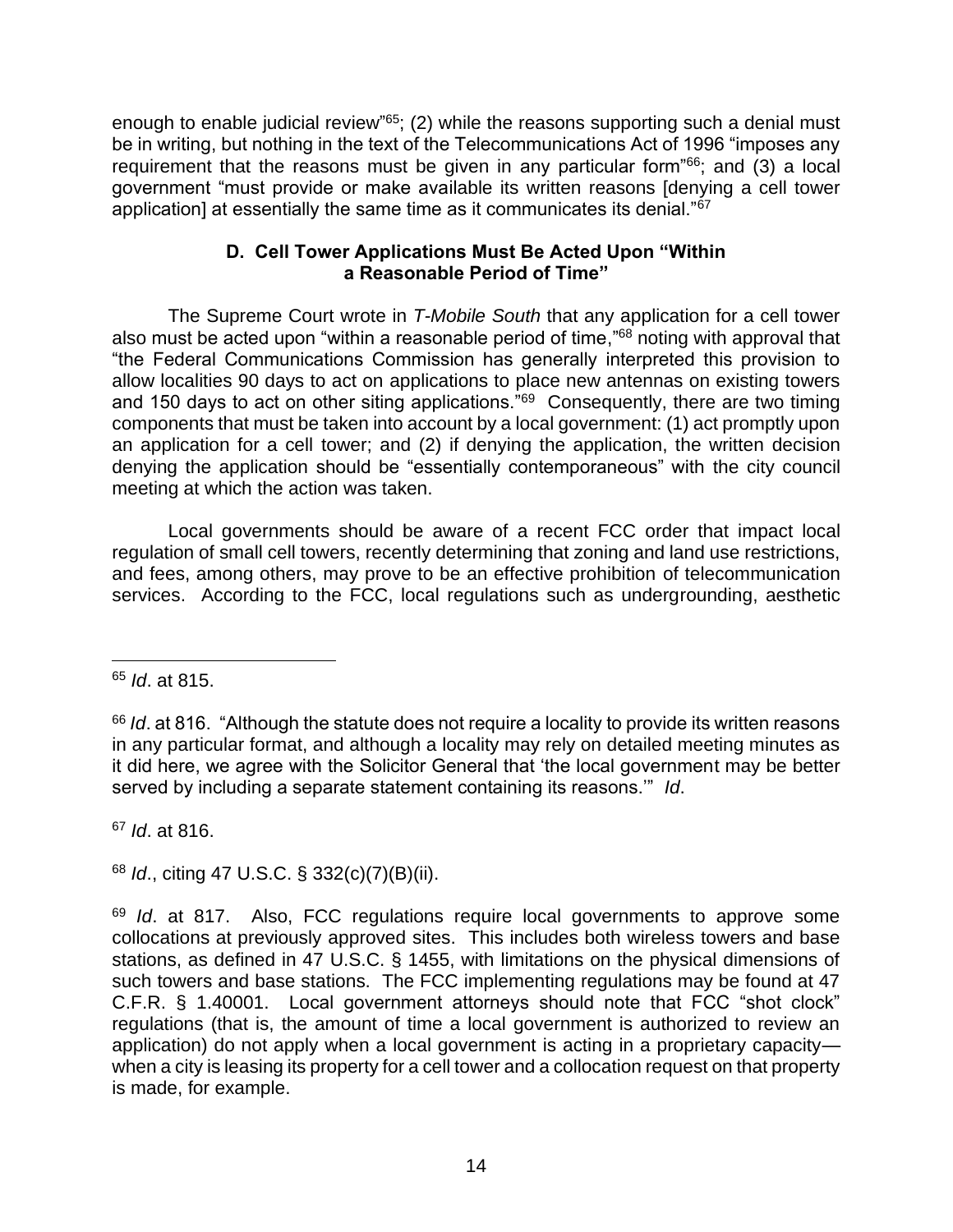concerns and minimum spacing between towers must be reasonable, non-discriminatory, objective and published in advance so that carriers have notice.<sup>70</sup>

# **IV.**

# **Group/Community Homes**

A request to site a group home in a residential neighborhood is almost always problematic—often neighbors turn out at city council meetings and request that the council deny the request or take other action to prohibit a group home from locating nearby. In considering this matter, a local government must be aware of both state and federal legislation impacting decision-making about such group homes.

# **A. Federal Statutes**

In 1988 the federal Fair Housing Act was amended to extend fair housing protections to the handicapped.<sup>71</sup> As a consequence, the list of discriminatory housing practices now includes discrimination on the basis of handicap.<sup>72</sup> Specifically, 42 U.S.C. § 3604(f)(1) makes it unlawful "[t]o discriminate or to otherwise make unavailable or deny a dwelling to any buyer or renter because of a handicap" of that individual, someone associated with that individual, or of a resident or potential resident.

These provisions also apply to state or local land use and health and safety laws, regulations, practices or decisions which discriminate against individuals with handicaps. Congress found that while state and local governments have authority to protect safety and health, and to regulate the use of land, that authority has sometimes been used to restrict the ability of individuals with handicaps to live in communities. This has been accomplished by such means as the enactment or imposition of health, safety or landuse requirements on congregate living arrangements among non-related persons with disabilities. Since these requirements are not imposed on families and groups of similar

<sup>71</sup> *See* 42 U.S.C. § 3601 *et seq*.

<sup>70</sup> *See* FEDERAL COMMUNICATIONS COMMISSION, In the Matter of Accelerating Wireless Broadband Deployment by Removing Barriers to Infrastructure Investment Declaratory Ruling and Third Report and Order, FCC 18-33, at ¶¶ 84-91 (2018). *See also* Negheen Sanjar, *Telecommunications-The Year in Review*, MUNICIPAL LAWYER (March/April 2019) at 30-31. A coalition of local governments have sued the FCC to halt implementation of the FCC order. *Id*.

 $72$  The term "'handicap,' with respect to a person," is defined as "(1) a physical or mental impairment which substantially limits one or more of such person's major life activities; (2) has a record of having such impairment; or (3) being regarded as having such impairment"; however, "such term does not include current, illegal use of or addition to a controlled substance." 42 U.S.C. § 3602(h).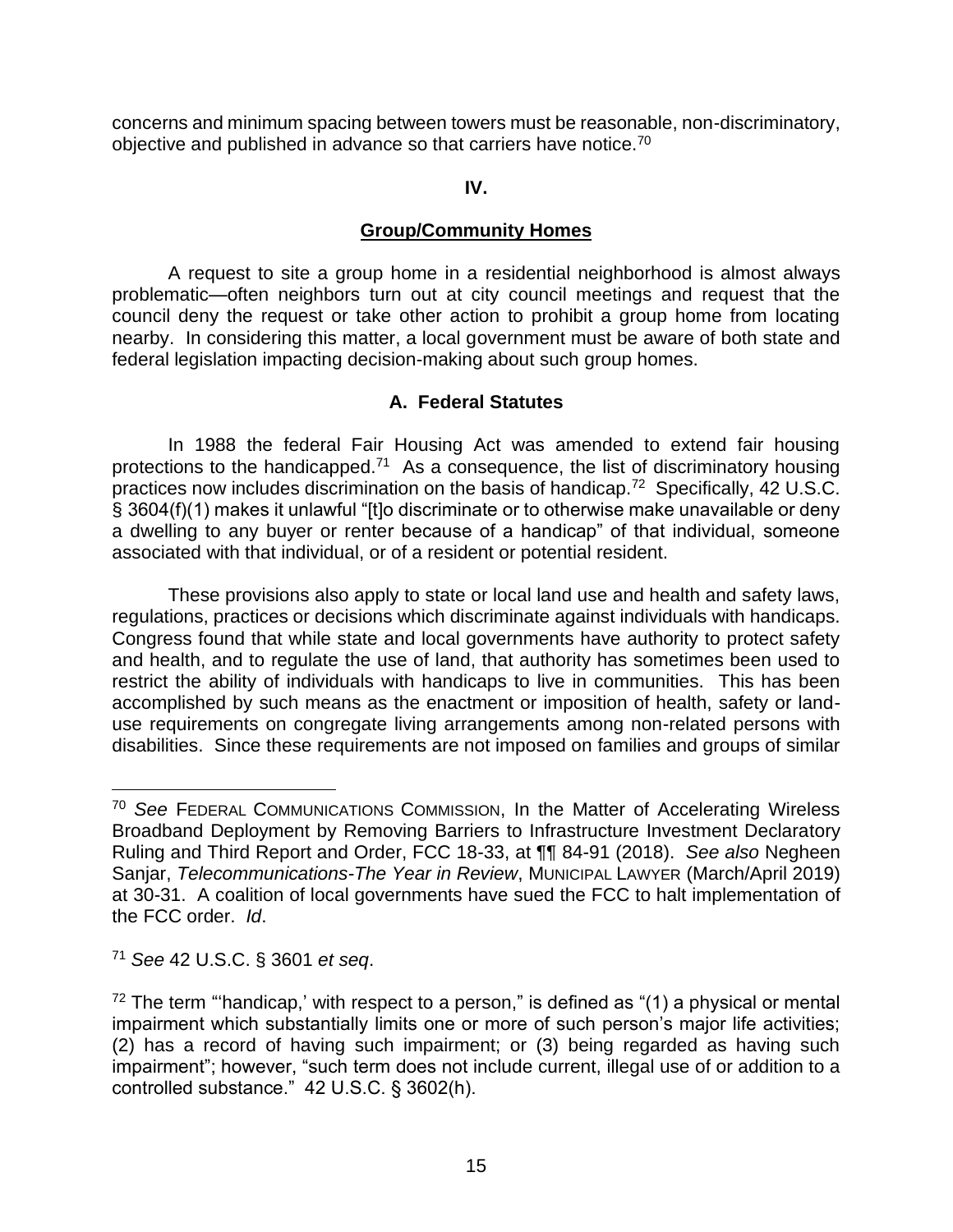size of other unrelated people, these requirements have the effect of discriminating against persons with disabilities.<sup>73</sup> The United States House of Representatives Judiciary Committee specifically intended that the prohibition against discrimination against those with handicaps apply to zoning decisions and practices. The Fair Housing Amendments Act of 1988 was intended to prohibit the application of special requirements through land use regulations, restrictive covenants, and conditional or special use permits that have the effect of limiting the ability of such individuals to live in the residence of their choice in the community.<sup>74</sup>

# **B. Texas State Law on Group/Community Homes**

The reference point in Texas is Chapter 123 of the Texas Human Resources Code, entitled "Community Homes for Persons with Disabilities." The statute is short—it prohibits zoning restrictions against community homes, provides basic definitions, and addresses limitations on community homes.

Initially, a "community home" is defined first, as "a community-based residential home" operated by: (A) the Texas Department of Aging and Disability Services; (B) a community center organized under Chapter 534, Texas Health and Safety Code, that provides services to persons with disabilities; (C) an entity subject to the Texas Nonprofit Corporation Law as described by Section 1.008(d) of the Texas Business Organizations Code; or (D) an entity certified by the Texas Department of Aging and Disability Services as a provider under the ICF-IID<sup>75</sup> medical assistance program; or second, as "an assisted living facility licensed under Chapter 247 of the Texas Health and Safety Code, "provided that the exterior structure retains compatibility with the surrounding residential dwellings."<sup>76</sup>

<sup>73</sup> *See* H.R. Rep. No. 711, 100th Cong. 2d Sess., reprinted in U.S.C.C.A.N. 2173, 2185 (1988).

<sup>74</sup> *Id*.

<sup>75</sup> Intermediate Care Facilities for Individuals with an Intellectual Disability or Related Conditions program, which provides residential and habilitation services to people with intellectual disabilities or a related condition. *See* [https://hhs.texas.gov/doing-business](https://hhs.texas.gov/doing-business-hhs/provider-portals/long-term-care-providers/intermediate-care-facilities-icfiid)[hhs/provider-portals/long-term-care-providers/intermediate-care-facilities-icfiid.](https://hhs.texas.gov/doing-business-hhs/provider-portals/long-term-care-providers/intermediate-care-facilities-icfiid)

<sup>76</sup> Tex. Hum. Res. Code § 123.004. In a 2011 paper written by Monte Akers and Jason D. King for the Fall Conference of the Texas City Attorneys Association, entitled "Municipal Regulation of Group Homes," they identify at least 24 types of homes, houses, centers and other facilities that may qualify as group homes: "agency foster home," Tex. Hum. Res. Code ch. 42; "assisted living facility," Tex. Health & Safety Code ch. 247; "boarding home facility," Tex. Health & Safety Code ch. 260; "child-care facility," Tex. Hum. Res. Code ch. 42; "community corrections facility," Tex. Gov't Code ch. 509, including: (A) a restitution center; (B) a court residential treatment facility; (C) a substance abuse treatment facility; (D) a custody facility or boot camp; (E) a facility for an offender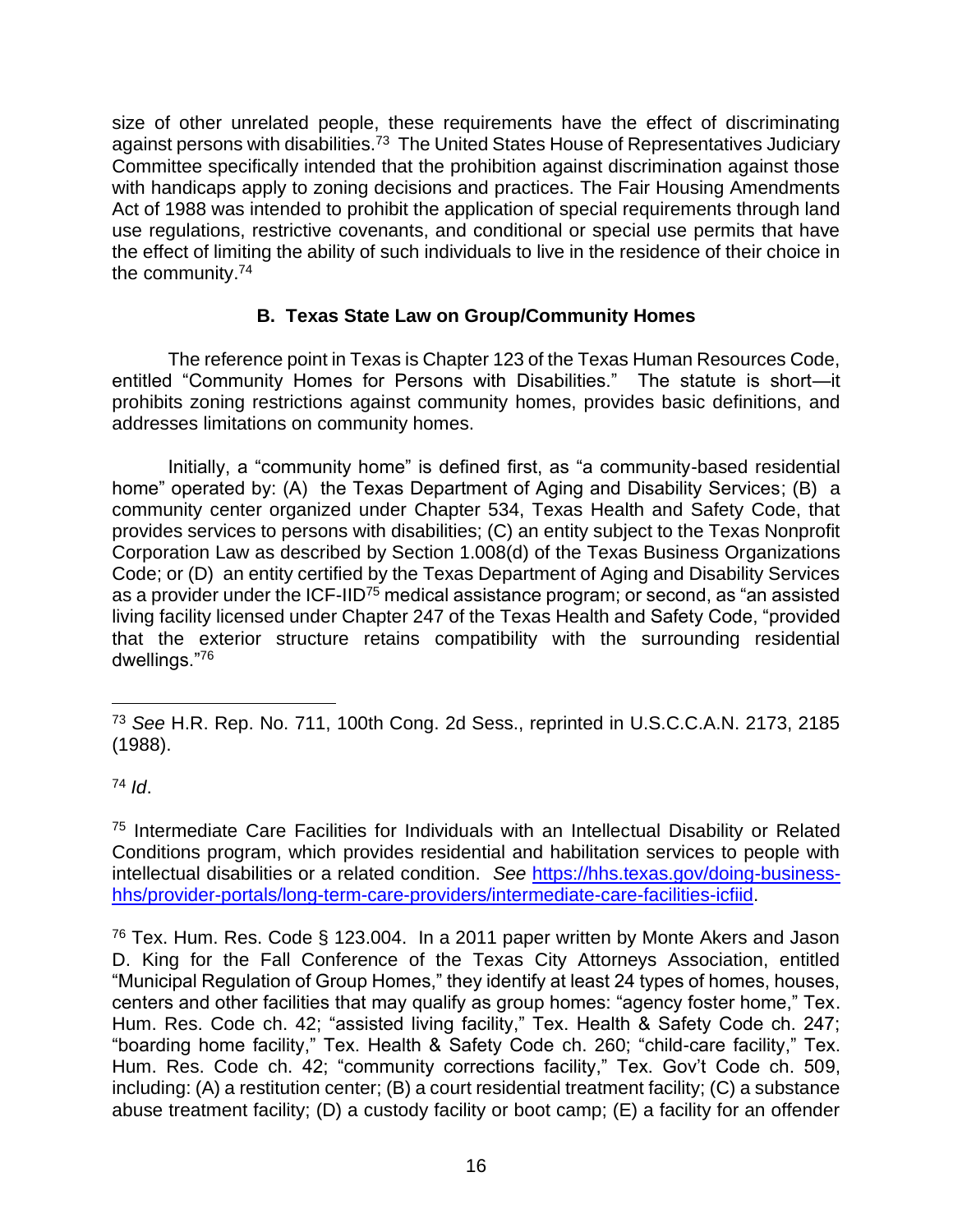A community home must provide the following services to its disabled residents<sup>77</sup>: food and shelter, personal guidance, care, habilitation services and supervision.<sup>78</sup> In the zoning context, a community home operated pursuant to Chapter 123 of the Texas Human Resources Code "is authorized in any district [of a city] zoned as residential" and any "restriction . . . that relates to the use of property may not prohibit the use of the property as a community home."<sup>79</sup> Further, while community homes are restricted to not more than six persons with disabilities, regardless of the legal relationship with each other, and two supervisors at any one time, $80$  a community home may not be established within one-half mile of an existing community home.<sup>81</sup>

<sup>77</sup> According to Section 123.002 of the Texas Human Resources code, a "person with a disability" means a person whose ability to care for himself or herself, perform manual tasks, learn, work, walk, see, hear, speak, or breathe is substantially limited because the person has: (1) an orthopedic, visual, speech, or hearing impairment; (2) Alzheimer's disease; (3) pre-senile dementia; (4) cerebral palsy; (5) epilepsy; (6) muscular dystrophy; (7) multiple sclerosis; (8) cancer; (9) heart disease; (10) diabetes; (11) an intellectual disability; (12) autism; or (13) mental illness.

<sup>78</sup> *Id*., § 123.005.

<sup>79</sup> *Id*., § 123.003.

with a mental impairment, as defined by Tex. Health & Safety Code § 614.001; (F) an intermediate sanction facility; and (G) a "state jail felony facility" under Subchapter A of Tex. Gov't Code ch. 507; "community homes," Tex. Hum. Res. Code ch. 123; "community residential facility," Tex. Gov't Code § 508.119; "day-care center," Tex. Hum. Res. Code § 42.002; "family home," Tex. Hum. Res. Code ch. 42; "foster group home," Tex. Hum. Res. Code ch. 42; "foster home," Tex. Hum. Res. Code ch. 42; "group day-care home," Tex. Hum. Res. Code ch. 42; "halfway houses," Tex. Gov't Code § 508.118, whether operated by the state, local governments, religious organizations, non-profits, or private companies, including those for former prisoners, mentally handicapped, physically disabled, mental patients, post-addiction recovery, sex offenders, parolees, juvenile/troubled youth, and drug rehabilitation; "hospice," Tex. Health & Safety Code ch. 142; "personal care facilities," Tex. Health & Safety Code ch. 247; "special care facilities," Tex. Health & Safety Code ch. 248; and "residential AIDS hospices," Tex. Health & Safety Code § 248.029.

<sup>80</sup> *Id*., § 123.006.

<sup>81</sup> *Id*., § 123.008.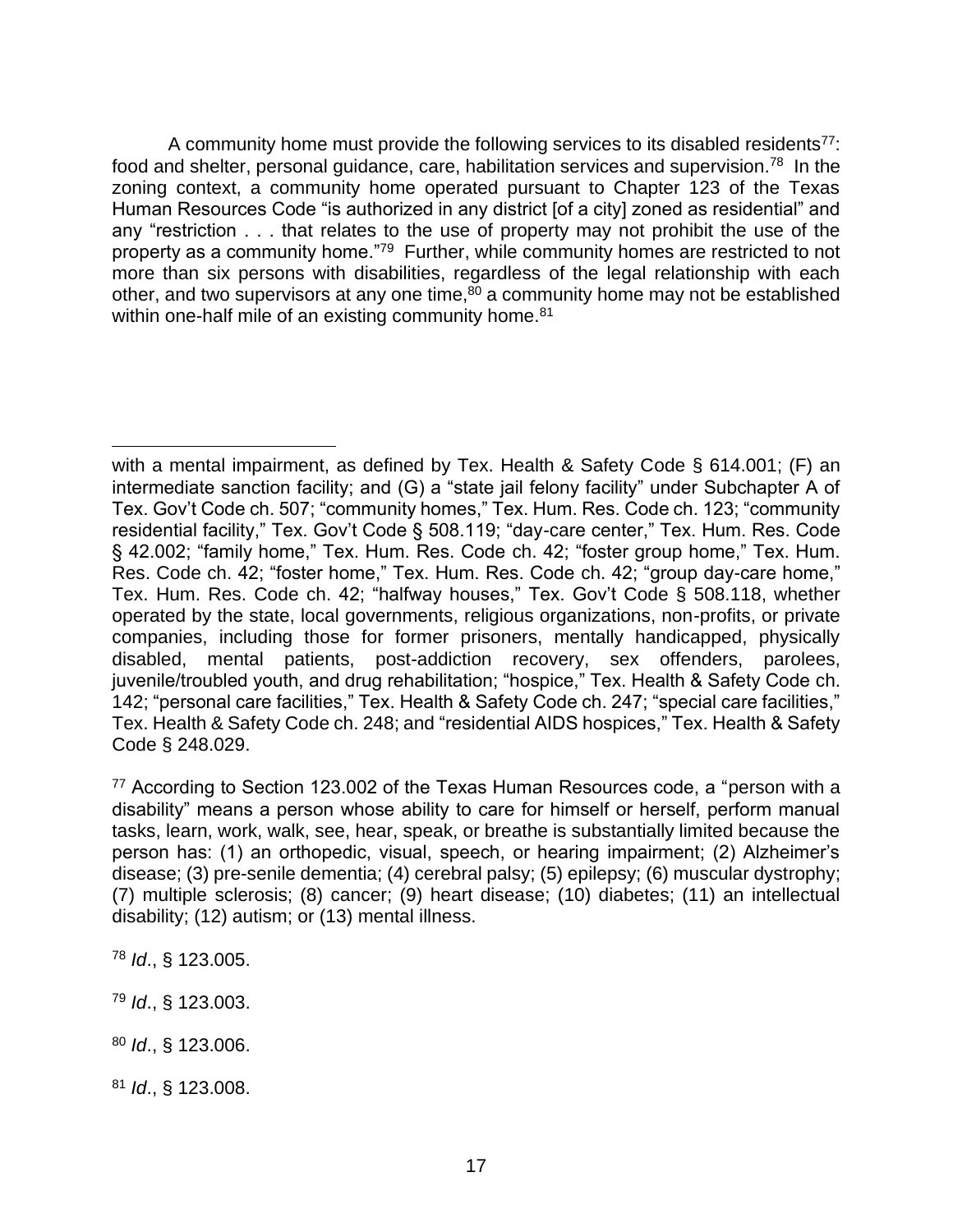# **C. Practical Considerations**

In addressing group/community homes, local governments should consider the following factors:

- Community homes are allowed in every residential zoning district, but all group homes are not community homes;
- Carefully define in a zoning ordinance any distinctions between the various types of group homes;
- Community homes should never be treated as commercial enterprises subject to traditional commercial zoning standards, such as parking requirements, landscaping, setbacks between adjacent residential and commercial uses;
- Do not require specific/special/conditional use permits for community homes, as defined by Chapter 123 of the Texas Human Resources Code; and
- If a group home is operated by a religious institution, consider the interplay between RLUIPA, state law and the local zoning ordinance.

# **V.**

# **Municipal Regulation of Alcoholic Beverage Establishments**

Texas statutes relative to the regulation of alcoholic beverages are detailed, complicated and often difficult to understand. My purpose in this section of the paper is not to describe the legal parameters of alcoholic beverage sales in Texas; rather, my purpose is to focus on the general aspects of zoning alcoholic beverage establishments by local governments. Prior to 1977, alcoholic beverages were regulated in the State of Texas by the Texas Liquor Control Act. Numerous courts interpreting the Act held that it did not preempt home-rule cities from enacting more stringent regulations.<sup>82</sup> In 1977, the Texas Liquor Control Act was codified into the Texas Alcoholic Beverage Code ("TABC"). Section 1.06 of the TABC states that

<sup>82</sup> *See, e.g., City of Clute v. Linscomb*, 446 S.W.2d 377 (Tex.Civ.App.-Houston [1st Dist.] 1969, no writ); *Louder v. Texas Liquor Control Board*, 214 S.W.2d 336 (Tex.Civ.App.- Beaumont 1948, writ ref'd n.r.e.); *Eckert v. Jacobs*, 142 S.W.2d 374 (Tex.Civ.App.-Austin 1940, no writ).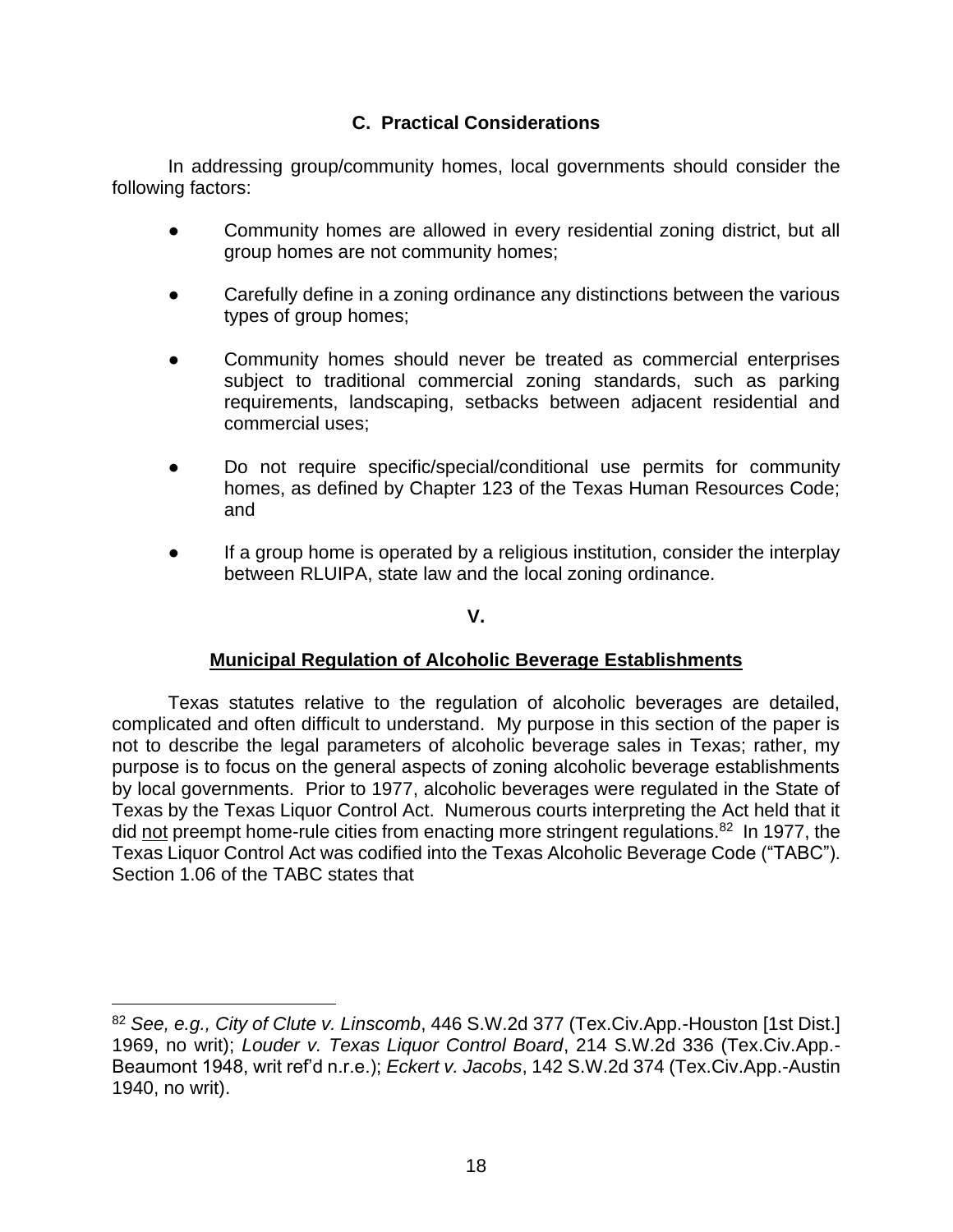[u]nless otherwise specifically provided by the terms of this code, the manufacture, sale, distribution, transportation, and possession of alcoholic beverages shall be governed exclusively by the provisions of this code.<sup>83</sup>

Nevertheless, subsequent to this codification, at least one court continued to hold that the statute did not preempt more restrictive municipal control.<sup>84</sup> In 1987, the Texas Legislature added Section 109.57 to the TABC. Section 109.57 was further amended in subsequent legislative sessions and now reads, in part, as follows:

(a) Except as is expressly authorized by this code, a regulation, charter, or ordinance promulgated by a governmental entity of this state may not impose stricter standards on premises or businesses required to have a license or permit under this code than are imposed on similar premises or businesses that are not required to have such a license or permit.

(b) It is the intent of the legislature that this code shall exclusively govern the regulation of alcoholic beverages in this state, and that except as permitted by this code, a governmental entity of this state may not discriminate against a business holding a license or permit under this code.

(c) Neither this section nor Section 1.06 of this code affects the validity or invalidity of a zoning regulation that was formally enacted before June 11, 1987, and that is otherwise valid, or any amendment to such a regulation enacted after June 11, 1987, if the amendment lessens the restrictions on the licensee or permittee or does not impose additional restrictions on the licensee or permittee. For purposes of this subsection, "zoning regulation" means any charter provision, rule, regulation, or other enactment governing the location and use of buildings, other structures, and land.<sup>85</sup>

The Texas Supreme Court considered the preemptive effect of Section 109.57(a)- (c) in *Dallas Merchant's and Concessionaire's Association v. City of Dallas*. <sup>86</sup> In that case, the Dallas Merchant's and Concessionaire's Association and other various parties challenged an ordinance passed by the City of Dallas which prohibited the sale of alcoholic beverages within 300 feet of residential areas in certain parts of the City without a specific use permit. The City's ordinance was passed in an effort to curtail rising crime

<sup>86</sup> 852 S.W.2d 489 (Tex. 1993).

<sup>83</sup> Tex. Alco. Bev. Code § 1.06.

<sup>84</sup> *See Young, Wilkinson & Roberts v. City of Abilene*, 704 S.W.2d 380, 383 (Tex.App.- Eastland 1985, writ ref'd n.r.e.); *Abilene Oil Distributors v. City of Abilene*, 712 S.W.2d 644 (Tex.App.-Eastland 1986, writ ref'd n.r.e.).

<sup>85</sup> Tex. Alco. Bev. Code § 109.57 (emphasis added).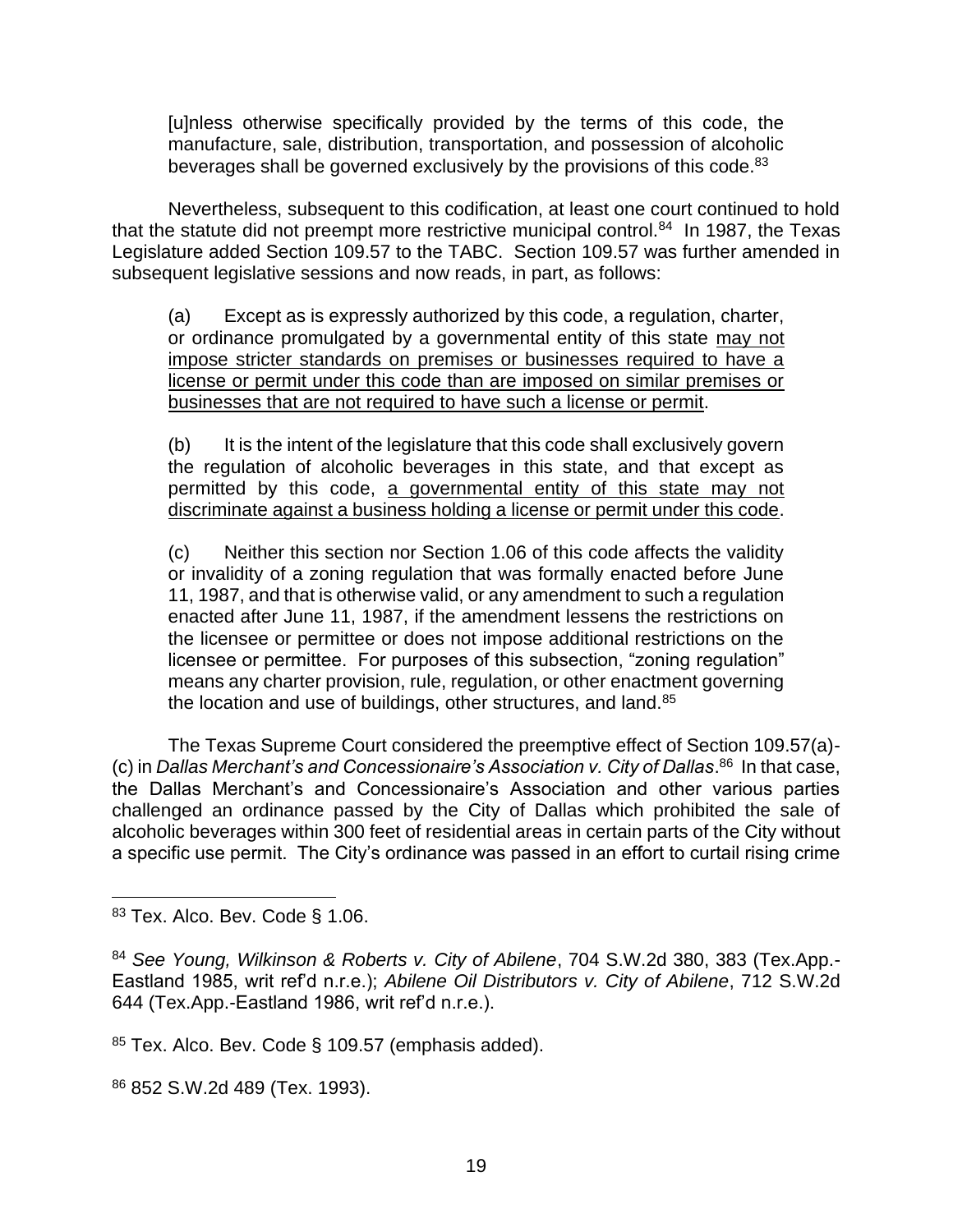and other problems associated with the high concentration of alcohol-related businesses in the Fair Park area of Dallas. Following a bench trial, the trial court held that the City's ordinance was void to the extent it conflicted with the TABC. The Texas Court of Appeals reversed and rendered judgment in favor of the City.

On appeal, the Texas Supreme Court reversed the Court of Appeals and affirmed the judgment of the trial court. The Texas Supreme Court held that the City's ordinance was preempted by the TABC, stating that "the regulation of alcoholic beverages is exclusively governed by the provisions of the TABC unless otherwise provided. Section 109.57 clearly preempts an ordinance of a home-rule city that regulates where alcoholic beverages are sold under most circumstances."<sup>87</sup> The Court concluded that the City could have prohibited the sale of alcoholic beverages in residential areas, but not in the 300-foot zone surrounding residential areas. The Court also held that Section 109.33, which permits a city to prohibit the sale of alcoholic beverages within 300 feet of a church, school, or public hospital, did not apply to residential areas. Accordingly, a municipality's authority to enact new legislation regulating the sale of alcoholic beverages is unenforceable to the extent it is in conflict with the TABC.

Importantly, Sections 1.06 and 109.57 of the TABC do not affect the validity or invalidity of a zoning regulation that was formally enacted before June 11, 1987, and that is otherwise valid, or any amendment to such a regulation enacted after June 11, 1987, if the amendment lessens the restrictions or does not impose additional restrictions. $88$ 

The legal and practical effects of Section 109.57 are far-reaching:

- a city may not impose stricter standards on premises required to have a liquor license than are imposed on similar premises that are not required to have a liquor license;
- the TABC exclusively governs the regulation of alcoholic beverages and a city may not discriminate against a business holding a liquor license;
- a city may prohibit the sale of alcohol in residential zones, but not in nonresidential zones; and
- a city may not prohibit the sale of alcohol in one residential zone but allow it in another residential zone.

<sup>87</sup> *Id.* at 491-92.

<sup>88</sup> Tex. Alco. Bev. Code § 109.57(c).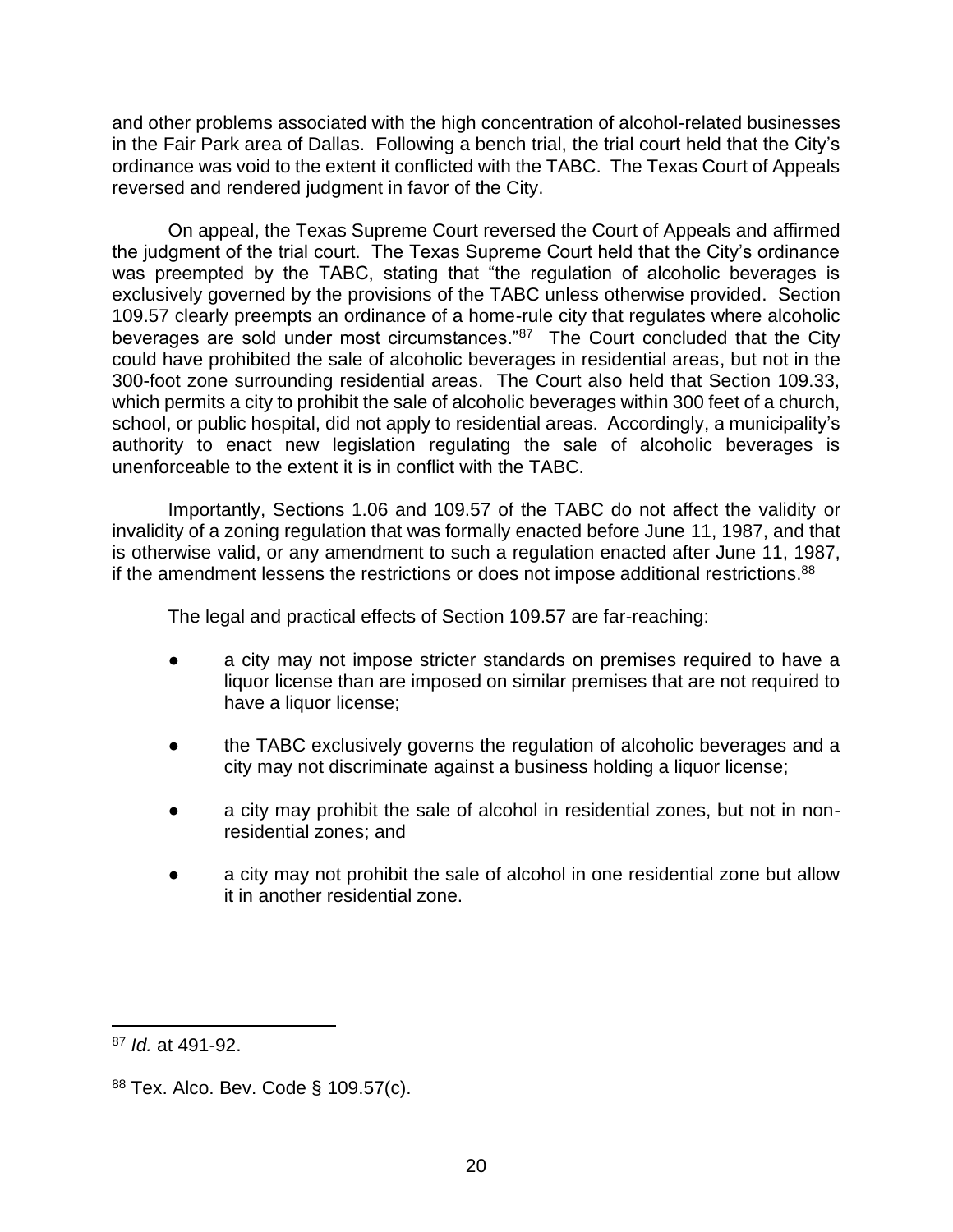#### **Municipal Regulation of Oil and Gas Operations**

With the rapid increase during the last 20 years of natural gas drilling in Texas from the Barnett Shale in the Dallas/Fort Worth area to the Eagle Ford Shale in South Texas to the Haynesville Shale in far East Texas—municipal regulation of natural gas drilling presented several inherently unique land use issues, both conceptually and practically. Many Texas cities struggled with the pervasive effects of gas drilling on their communities, and whether the regulation of oil and gas drilling was to be considered (i) a traditional zoning issue (that is, either rezone property for such a use, or consider a specific/special/conditional use permit to allow such a use in certain—or all—zoning districts), or (ii) consider requests to drill as an administrative approval function, utilizing a board or commission, such as the Zoning Board of Adjustment, as an oil and gas board of appeals to consider variances to the terms of a natural gas drilling ordinance. Whichever model was selected, municipal drilling regulations were usually very detailed and addressed drilling surface site standards as well as setbacks from nearby surface land uses.<sup>89</sup>

On November 4, 2014, everything changed—the citizens of Denton overwhelmingly enacted Texas' first hydraulic fracturing ban, with 59% of residents voting in favor of the ban. The "fracking ban" was a municipal business regulation, not a zoning regulation, and it simply provided that "it shall be unlawful for any person to engage in hydraulic fracturing within the corporate limits of the City." The same week of the election saw lawsuits being filed by the oil and gas industry against the City of Denton, but more significantly, the next session of the Legislature in January 2015 took care of any future fracking bans or other municipal regulations the industry considered to be against its best interests. The Legislature adopted House Bill 40, now codified in Section 81.0523 of the Texas Natural Resources Code.

House Bill 40 mandated that an oil and gas operation<sup>90</sup> is subject to the exclusive jurisdiction of the state, and provided that a city "may not enact or enforce an ordinance or other measure, or an amendment or revision of an ordinance or other measure, that bans, limits, or otherwise regulates an oil and gas operation within the boundaries or

<sup>89</sup> I will shamelessly plug a book for which I was a contributing author. *See Beyond the Fracking Wars*, E. Powers and B. Kinne, eds. (American Bar Association 2013). It addresses the plethora of issues confronted by local governments in regulating natural gas drilling operations.

 $90$  An "oil and gas operation" means "an activity associated with the exploration, development, production, processing, and transportation of oil and gas, including drilling, hydraulic fracture stimulation, completion, maintenance, reworking, recompletion, disposal, plugging and abandonment, secondary and tertiary recovery, and remediation activities." Tex. Nat. Res. Code § 81.0523(a)(2).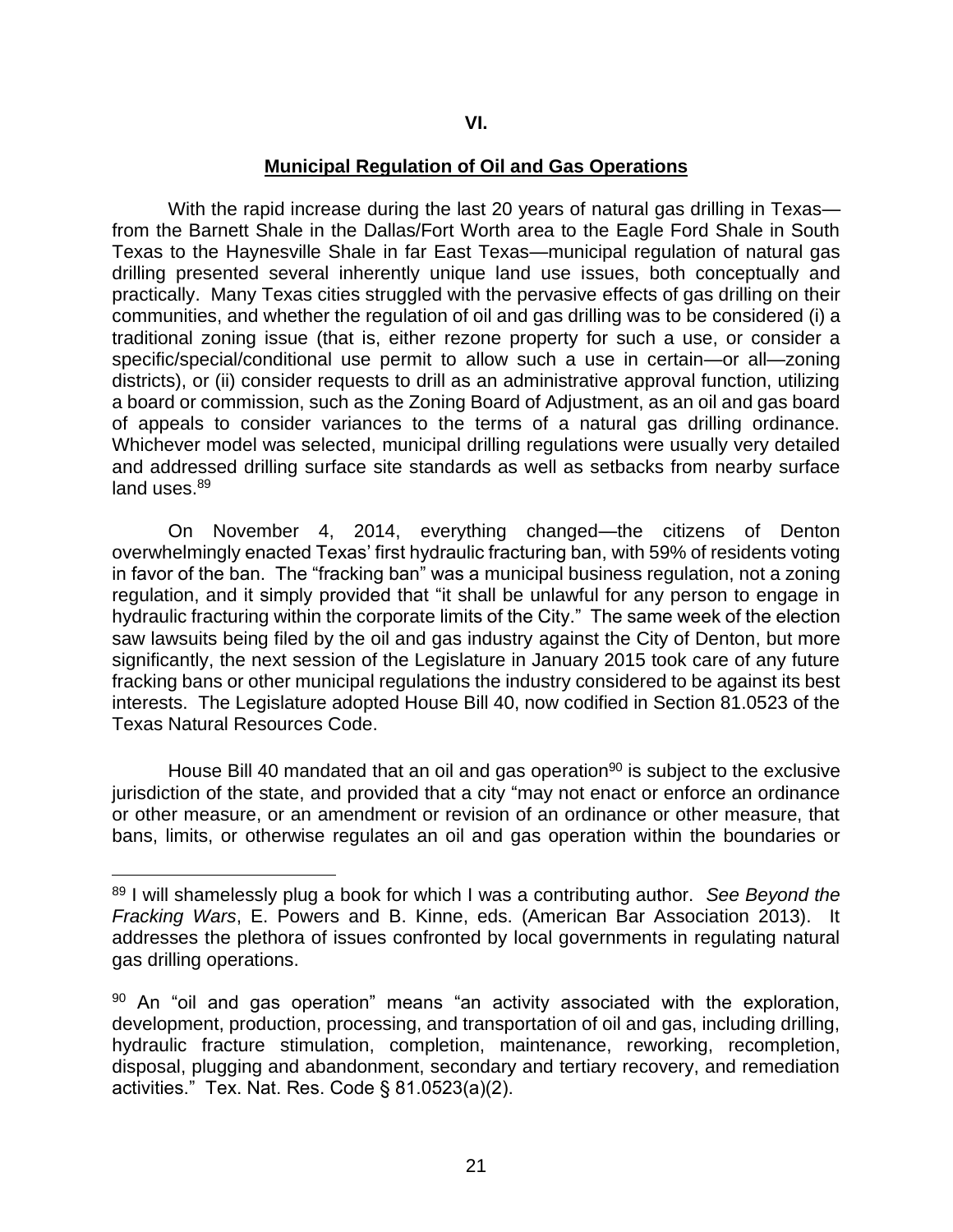extraterritorial jurisdiction" of the city<sup>91</sup>; however, cities were authorized to "enact, amend, or enforce an ordinance or other measure that: (a) regulates only aboveground activity related to an oil and gas operation that occurs at or above the surface of the ground, including a regulation governing fire and emergency response, traffic, lights, or noise, or imposing notice or reasonable setback requirements; (b) is commercially reasonable<sup>[92</sup>]; (c) does not effectively prohibit an oil and gas operation conducted by a reasonably prudent operator; and (d) is not otherwise preempted by state or federal law." While the legislation offers cities a "safe harbor" for regulations that have been in effect for at least five years,<sup>93</sup> it is highly unlikely that the "safe harbor" would provide much solace to a local government undergoing a court attack on its drilling regulations by a natural gas operator.

#### **VII.**

# **Pawn Shops**

Most local governments I believe would tell you that pawn shops in a neighborhood may lead to an increase in crime, negatively impact nearby home values, and may be a disincentive to people desiring to move into the neighborhood. Coupled with the perception that pawn shops often trade in stolen properties and bring in unwelcome elements to the neighborhood, it is clear why local governments have attempted to severely restrict, or even "zone out," pawn shops from a municipality.

The pawn shop industry, however, fights back against those perceptions. The National Pawnbrokers Association, for example, on its website extols the virtues of such businesses:

In today's society, many people depend on independent pawnbrokers to help them meet daily financial needs not offered by other financial institutions. . . . Pawn customers represent the working families of America who periodically experience an unexpected need for short-term funds. Pawn loans keep the electricity on, the rent paid, and cars running with full tanks of gas by providing a safety-net to over 30 million unbanked or underbanked Americans. Independent pawnbrokers also provide services to America's small businesses. Today's pawn stores are attractive,

<sup>93</sup> *Id*., § 81.0523(d).

<sup>91</sup> Tex. Nat. Res. Code § 81.0523(b).

 $92$  "Commercially reasonable" is defined as "a condition that would allow a reasonably prudent operator to fully, effectively, and economically exploit, develop, produce, process, and transport oil and gas, as determined based on the objective standard of a reasonably prudent operator and not on an individualized assessment of an actual operator's capacity to act." *Id*., § 81.0523(a)(1).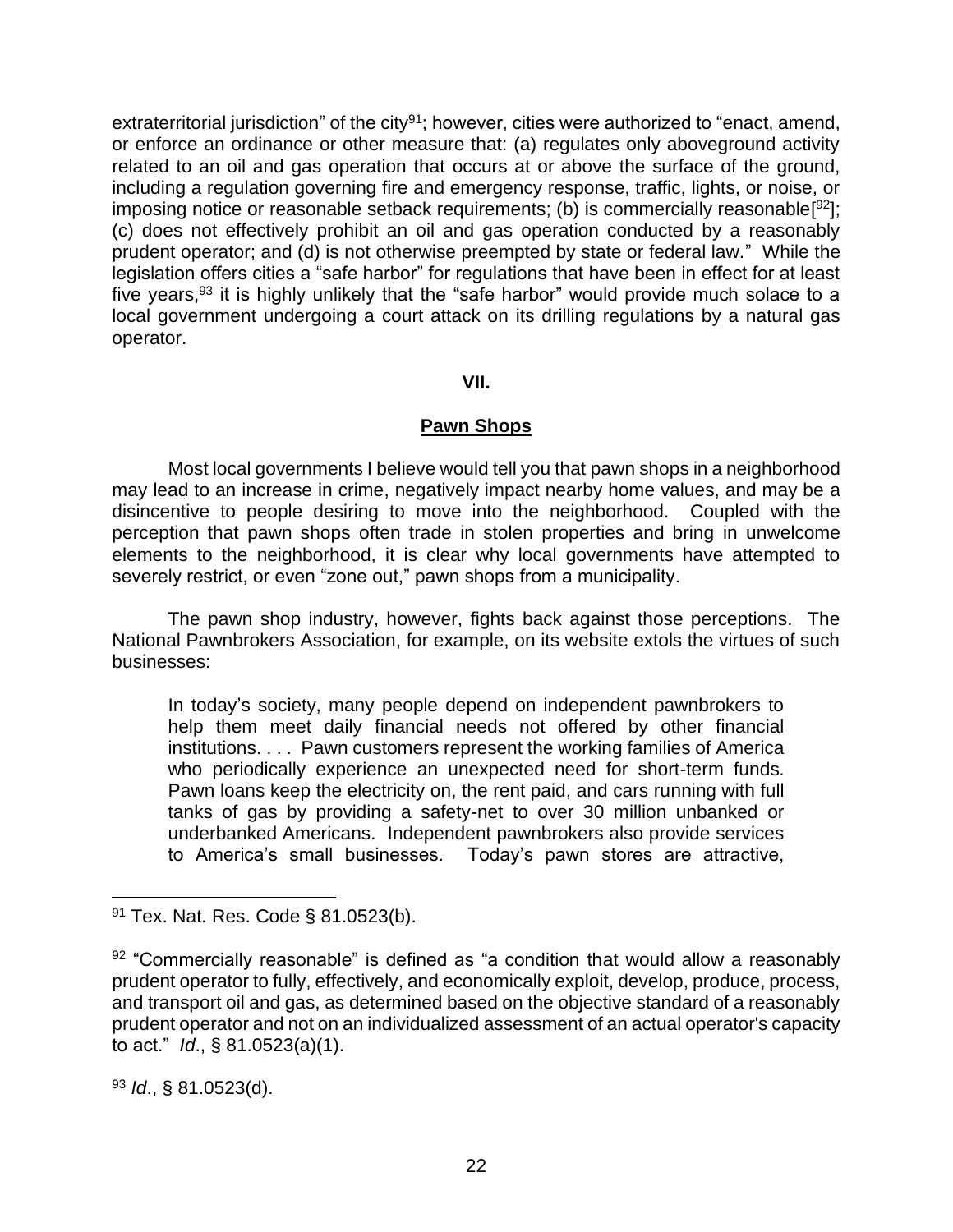welcoming places to do business. They are often family-owned and operated and offer superb customer service. . . . Each day, pawnbrokers help families through challenging economic times by providing nonrecourse, small dollar, short-term loans when they have nowhere else to turn.<sup>94</sup>

The National Pawnbrokers Association estimated that in 2012, there were more than 10,000 pawn shops in the United States. $95$  Pawnbrokers clearly have had the ear of Texas legislators in the past. In 1991 the Legislature approved House Bill 1258, now codified in Section 211.0035 of the Texas Local Government Code, which addresses the authority of municipalities to zone pawnshops:

(b) For the purposes of zoning regulation and determination of zoning district boundaries, the governing body of a municipality shall designate pawnshops that have been licensed to transact business by the Consumer Credit Commissioner under Chapter 371, Finance Code, as a permitted use in one or more zoning classifications.

(c) The governing body of a municipality may not impose a specific use permit requirement or any requirement similar in effect to a specific use permit requirement on a pawnshop that has been licensed to transact business by the Consumer Credit Commissioner under Chapter 371, Finance Code.<sup>96</sup>

Consequently, Texas municipalities may not "zone out" pawnshops from the city, may not impose any type of specific use permit or similar permit requirement on pawnshops, and must allow pawnshops as a permitted use in at least one zoning district in the city.<sup>97</sup>

<sup>95</sup> *Id*.

<sup>94</sup> *See* [https://nationalpawnbrokers.org/pawn-industry-faqs/.](https://nationalpawnbrokers.org/pawn-industry-faqs/)

<sup>96</sup> Emphasis added.

<sup>97</sup> *See Hollingsworth v. City of Dallas*, 931 S.W.2d 699, 704 (Tex.App.-Dallas 1996, writ denied) (Court of Appeals compares municipal regulation of pawnshops to municipal regulation of alcoholic beverage sales, concluding that "the legislature nevertheless passed other legislation enabling home-rule cities to regulate the location of those businesses under limited circumstances").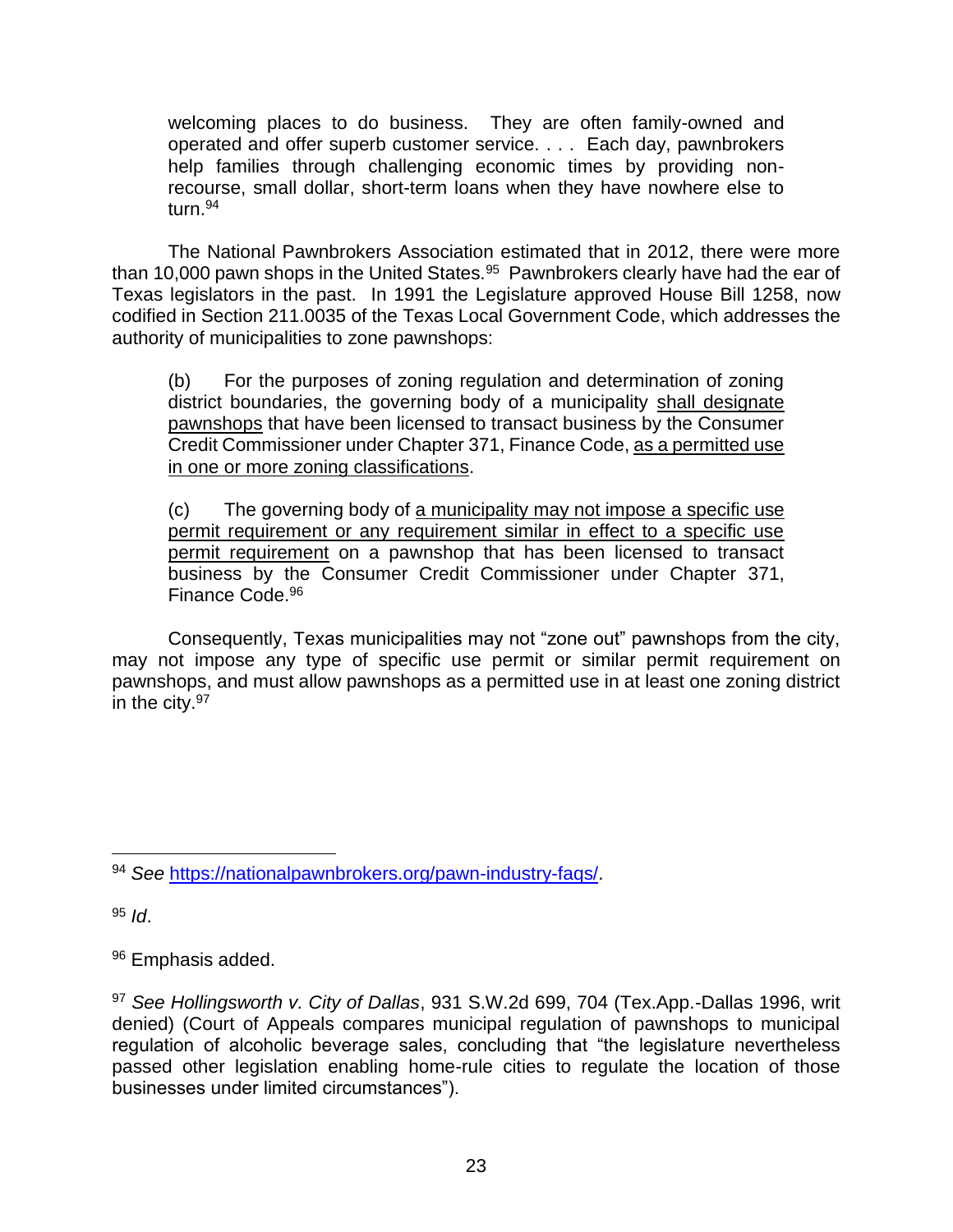# **VIII.**

# **Sport Shooting Ranges**

In 2011, the Texas Legislature adopted Senate Bill 766. In the Bill Analysis for SB 766, sport shooting ranges specifically were addressed:

Over the past two decades, Texas has significantly liberalized its firearms laws to allow for citizens to better protect themselves by carrying concealed handguns. Over the same period of time, urban and suburban growth has encroached on many of the rural areas where shooting ranges are located. Often, the growing municipalities and their residents find these ranges undesirable and seek to regulate or litigate them out of existence. Some residents reportedly have gone so far as to fabricate evidence by scattering bullets over their yards in order to bring lawsuits against neighboring ranges. The legal pressure on ranges is creating a public safety issue, because it is causing ranges to shut down at the same time that more and more citizens are exercising their new right to carry a concealed handgun. Nobody can safely carry a concealed handgun without practice, so ranges need to be protected.<sup>98</sup>

As a consequence, Chapter 229 of the Texas Local Government Code limits municipal authority to regulate firearms. Specifically, a municipality may not adopt regulations relating to "the discharge of a firearm or air gun at a sport shooting range." $^{99}$ A "sport shooting range" is defined as

a business establishment, private club, or association that operates an area for the discharge or other use of firearms for silhouette, skeet, trap, black powder, target, self-defense, or similar recreational shooting.<sup>100</sup>

Chapter 229, however, does not eliminate the authority of a city to regulate the use of property under a municipal zoning ordinance,<sup>101</sup> and consequently, a municipality may prohibit a "sport shooting range" as a permitted use in its corporate limits. Local government attorneys should be aware, however, that civil and criminal penalties, as well as nuisance actions, based upon noise complaints brought against sport shooting ranges

<sup>98</sup> *See* <https://capitol.texas.gov/tlodocs/82R/analysis/pdf/SB00766F.pdf#navpanes=0> (emphasis added). The bill was approved in the Texas Senate by a vote of 31-0 and in the Texas House of Representatives by a vote of 145-1.

<sup>99</sup> Tex. Local Gov't Code § 229.001(a)(2).

<sup>100</sup> *Id*., § 250.001(a)(2).

<sup>101</sup> *Id*., § 229.001(b)(3).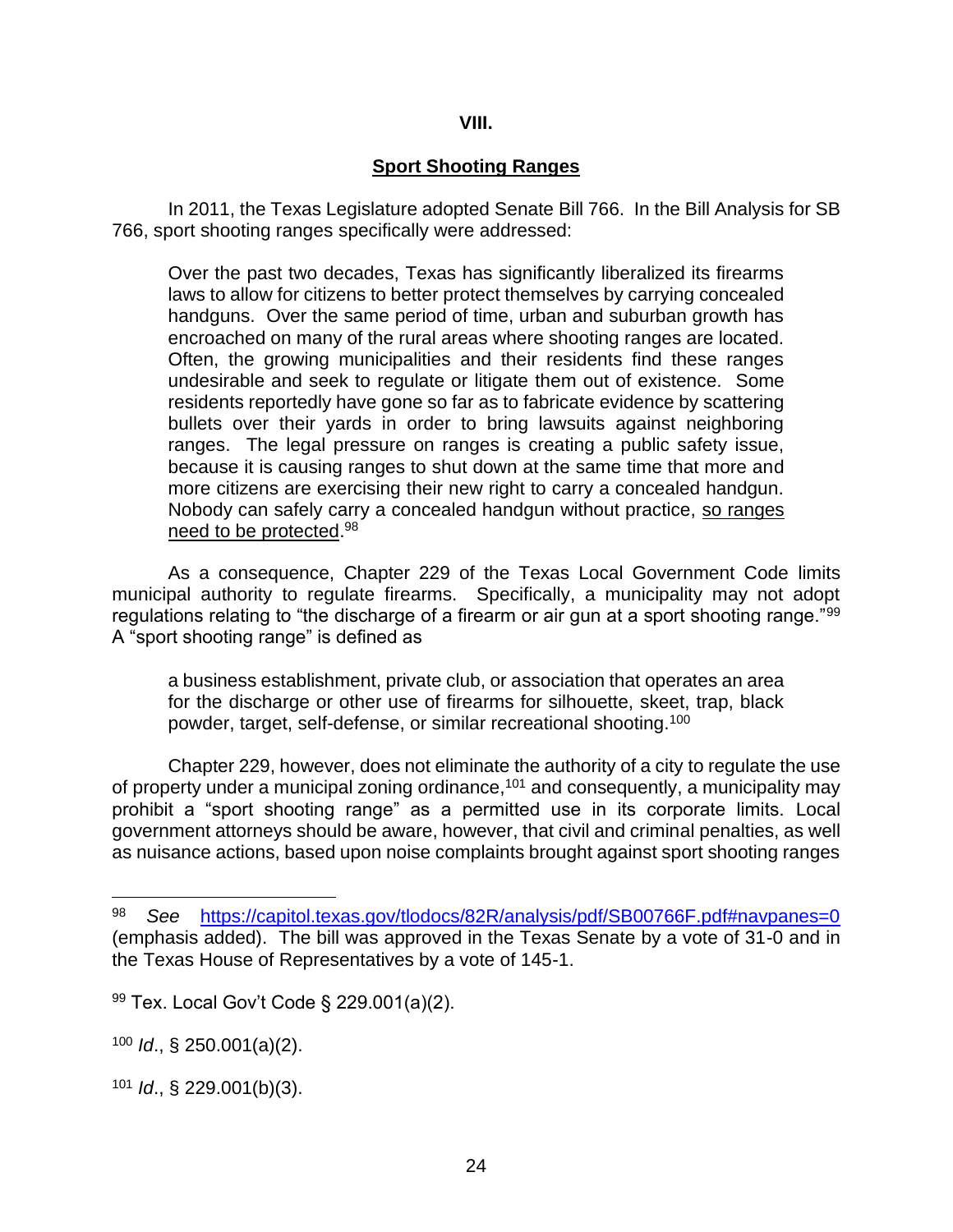by local governments have been curtailed by the Legislature.<sup>102</sup> Further, if there is no applicable noise ordinance or regulation, then no governmental official may seek a civil or criminal penalty involving noise or complaints about the sports shooting range.<sup>103</sup>

#### **IX.**

# **Preemption of Local Regulation of Propane Gas Cylinder Exchange Racks?**

Section 113.054 of the Texas Natural Resources Code provides, in part, that the rules and standards of the Texas Railroad Commission "preempt and supersede any ordinance, order, or rule adopted by a political subdivision of this state relating to any aspect or phase of the liquefied petroleum gas industry."<sup>104</sup> While many local governments do not attempt to regulate the liquefied petroleum gas (LPG) industry, it is not unusual to find zoning and fire code regulations about outside storage of propane tanks and similar safety regulations. These may now be in question.

In Attorney General Opinion KP-0086 (2016), Texas Attorney General Ken Paxton wrote that "Section 113.054 plainly states that the [Texas Railroad] Commission's rules and standards 'preempt and supersede *any* ordinance, order, or rule adopted by a political subdivision . . . relating to *any* aspect or phase of the liquefied petroleum gas industry.'" 105 Thus, according to the Attorney General, "the existence of an unapproved local LPG provision would generally be in conflict with the statute's mandate that locallevel regulation is preempted and superseded by the [Texas Railroad] Commission's regulation."<sup>106</sup>

According to Rule § 9.1(a)(2) of the Texas Administrative Code, Texas Railroad Commission regulations apply to propane gas cylinder exchange racks.<sup>107</sup> Does that provision unequivocally preempt all local regulation as a consequence?<sup>108</sup> In one of the

<sup>103</sup> *Id*., § 250.001(b).

<sup>104</sup> Tex. Nat. Res. Code § 113.054.

<sup>105</sup> Tex. Att'y Gen. Op. No. KP-0086 at 2 (2016) (emphasis in original).

 $106$  *Id.* 

<sup>107</sup> 16 Tex. Admin. Code § 9.1(a)(2). *But see* 16 Tex. Admin. Code § 9.101(a) (states, in part, that LP-gas container facilities must also meet "any applicable requirements of the municipality or county where an installation is or will be located.").

<sup>108</sup> Preemption is the rule of law that if the federal government through Congress has enacted legislation on a subject matter it shall be controlling over state laws and/or

<sup>102</sup> *See id*., § 250.001. *See also id*., § 236.002(a)(2) (a county may not adopt regulations relating to the discharge of firearms or air guns at a sport shooting range).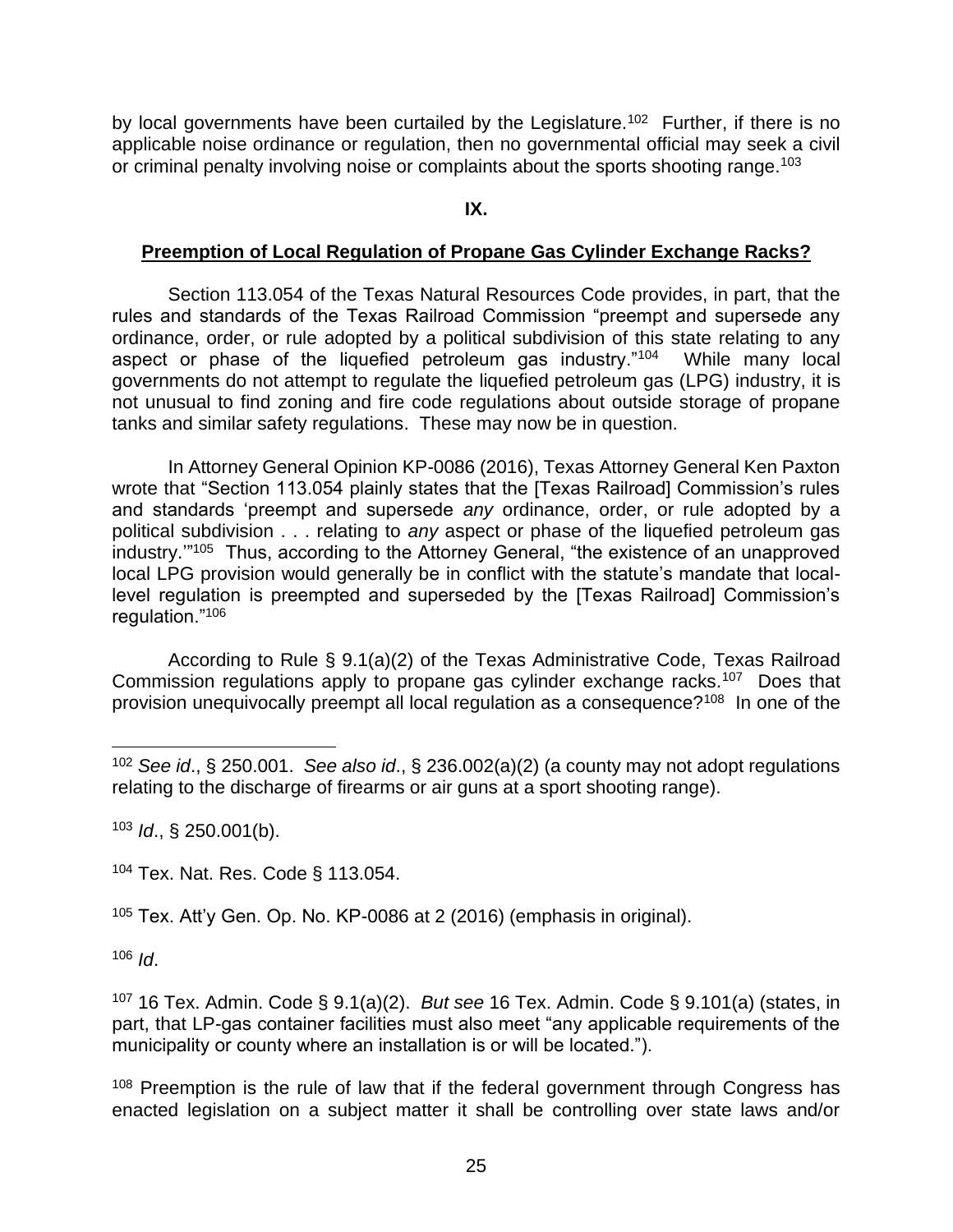cities in North Texas that my firm represents, industry representatives claim that any municipal regulation about propane gas cylinder exchange racks at a convenience store (for example, limiting or prohibiting outside storage of such cylinder exchange racks at the local 7-Eleven) are specifically preempted by Section 113.054 of the Texas Natural Resources Code and the Texas Attorney General's analysis of the preemptive effect of that section. The preemptive effect of Section 113.054 may be addressed in pending litigation involving the City of Houston and the Texas Propane Gas Association, presently pending in the Austin Court of Appeals.<sup>109</sup>

#### **X.**

# **Confederate Monuments**

Last year at this seminar I addressed political hot topics in land use law, including the removal of Confederate statues and monuments by local governments along with the renaming of schools or streets that honor Confederate war heroes. I noted that this issue generally has been addressed in one of three ways: (1) state preemption by prohibiting local governments from removing Confederate monuments without a vote of either the legislature or a state commission; (2) outright removal of the monuments; or (3) keeping the monuments in place and adding some sort of historical context to those monuments.

Generally, Texas local governments have opted for either outright removal (for example, the removal of the Robert E. Lee statue in Dallas) or adding historical context (for example, the "Confederate Soldier" statue on the grounds of the Courthouse-on-the-

preclude the state from enacting laws on the same subject if Congress has specifically declared it has "occupied the field." Preemption can occur by Congress passing a law, preempting state or local law. If Congress has not clearly claimed preemption, a federal or state court may examine legislative history to determine the lawmakers' intent toward preemption. Similarly, state laws may preempt local regulation of a subject. Under federal law, there are three types of preemption: (1) express preemption, where Congress "clearly and explicitly" articulates its intent to preempt; (2) implied preemption, where Congress "occupies a field so pervasively as to" exclude state law; and (3) conflict preemption where state or local law is in conflict with federal law, making compliance with both impossible or impeding the achievement of Congress' purposes. There is no doctrine of implied preemption under Texas state law. *See City of Richardson v. Responsible Dog Owners,* 794 S.W.2d 17 (Tex. 1990). Under Texas law, "[i]f the Legislature decides to preempt a subject matter normally within a home-rule city's broad powers, it must do so with unmistakable clarity." *In re Sanchez*, 81 S.W.3d 794, 796 (Tex. 2002).

<sup>109</sup> *See*, *e.g.*, Brief of Appellant City of Houston in *City of Houston v. Texas Propane Gas Association*, No. 03-18-00596-CV, 2018 WL 6841202, pending in the Texas Court of Appeals, Austin. The City's Brief outlines the procedural posture of the litigation as well as the legal precedent supporting the City's position that the preemptive effect of Section 113.054 of the Texas Natural Resources Code is limited in scope.